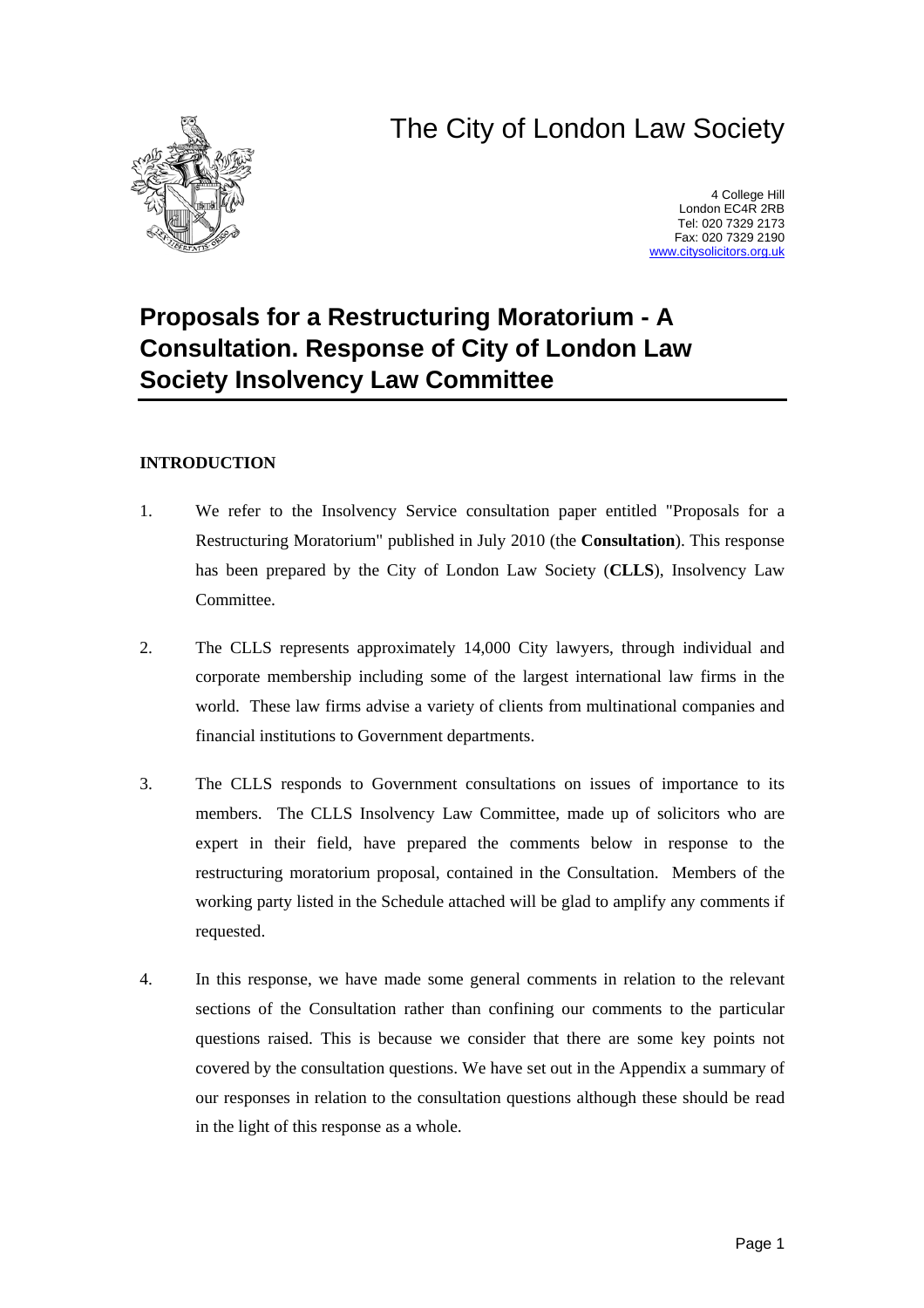#### **GENERAL AND OVERRIDING COMMENTS**

- 5. Initiatives aimed at assisting the restructuring of viable businesses facing financial difficulty, particularly where such initiatives may reduce the costs inherent in that process, are to be welcomed. We are grateful that this latest proposal takes on board many of the comments made in response to the earlier proposals in the June 2009 consultation paper on "Encouraging Company Rescue". In particular, we welcome the fact that the proposed restructuring moratorium is not limited to scenarios where a CVA is being considered but is much wider in scope.
- 6. That said, we consider that a strong case needs to be made out for introducing any legislative changes (and the period of uncertainty that such changes inevitably brings about). Legal certainty in a restructuring scenario is even more important in a period of economic downturn. The detail is essential and, for the reasons set out in this paper, we are concerned that some of the detail in relation to the proposed moratorium (particularly in relation to the priority of moratorium debts, international scope or recognition and who should be consulted in relation to, or asked to approve, the moratorium) has not yet been worked through and could prove problematic when it comes to pinning down the detail.
- 7. Members of our committee are divided in relation to whether a strong case can be made out for the proposed restructuring moratorium. As discussed further below, some members have given examples of restructurings where it was necessary to use the stay inherent in a formal insolvency process in order to bind dissenting creditors. Others have cited restructurings which almost failed as a result of last-minute creditor action. There are also concerns that, without a statutory moratorium, creditors may commence insolvency proceedings in order to trigger credit default swap (CDS) protection and in circumstances where such proceedings are not in the interests of the stakeholders as a whole<sup>1</sup>[.](#page-1-0)
- 8. On the other hand, some members question whether the moratorium is the right focus for any legislative change. They suggest that the greater risk is not so much that individual creditors may threaten to destabilise a restructuring at the negotiating stage by refusing to sign up to a standstill but that such creditors can derail a restructuring altogether by refusing to consent to it. In other words, the key challenge in a

<span id="page-1-0"></span><sup>1</sup> Ironically, for the reasons given in paragraph 10(a) below, the moratorium might itself be used to trigger CDS protection without the need for the company to be placed into any insolvency process. While this would not necessarily be a bad thing (if it prevented the company from going into formal insolvency proceedings), we doubt that this is the intention behind introducing the moratorium.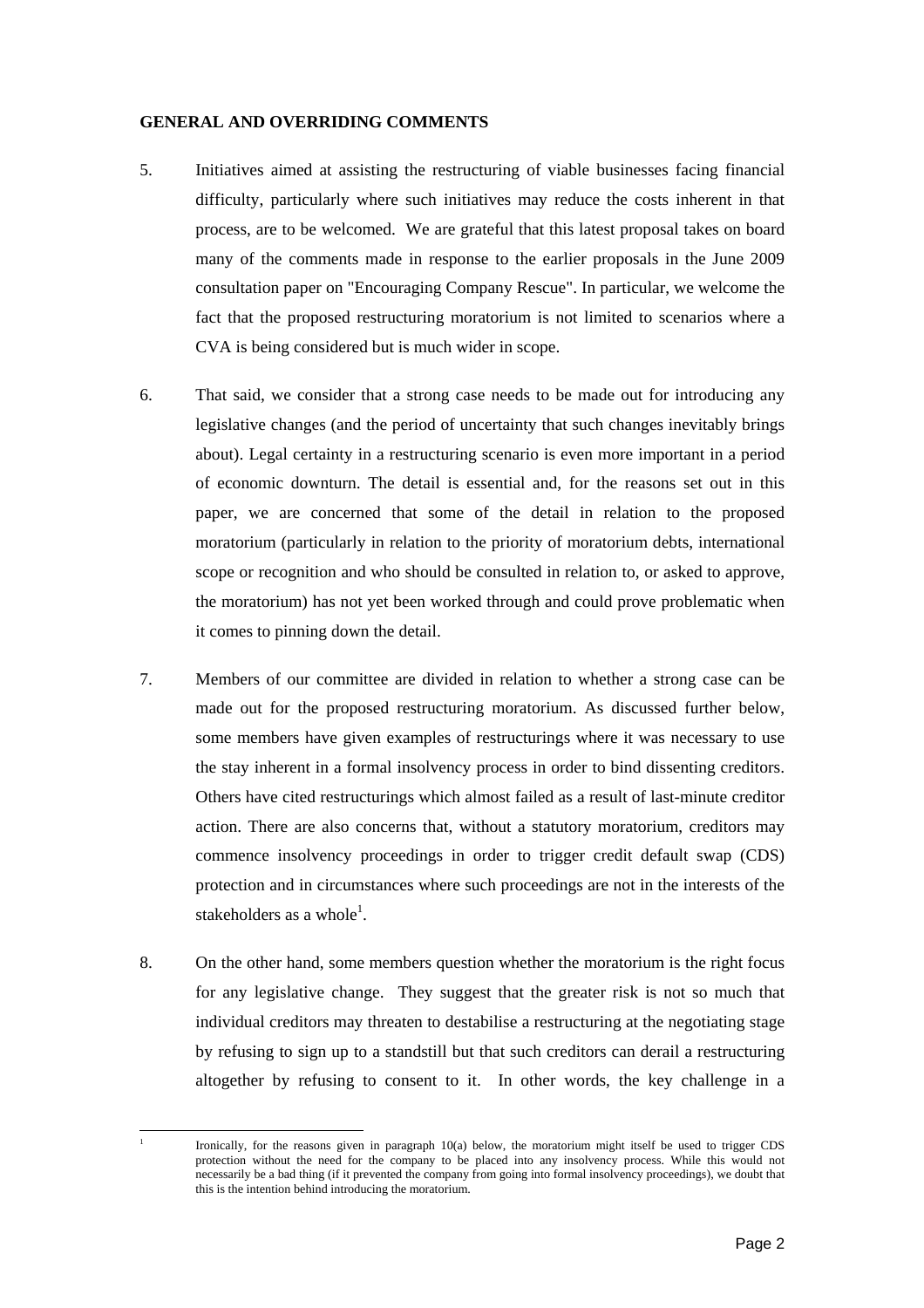restructuring (and the area more worthy of legislative reform) is imposing on dissenting creditors (with differing or unrealistic economic objectives) a restructuring plan that is generally acceptable to the company's stakeholders in cases where a fully consensual solution is not achievable.

9. There is greater consensus that, in practice, the moratorium is only likely to be used in relation to a holding company rather than an operating company. Most restructurings of financial indebtedness are done at the holding company level in order to minimise the impact on the operating companies (for example by triggering contractual termination rights). This may make some of the proposals regarding the notice that is to be given to creditors regarding the moratorium more workable (as discussed below). It could also have an impact on whether it is necessary to introduce the concept of super-priority debts incurred during the moratorium (see below).

#### **IS A CASE MADE OUT FOR A COURT-IMPOSED MORATORIUM?**

- 10. As stated above, the views and experience of the members of our committee differ as to whether the benefits of the proposed moratorium would outweigh the potential disadvantages (including any period of legal uncertainty and adjustment while the new legislation is tested by the courts and practitioners seek to establish what the new provisions mean in practice). In general, however, it is agreed that the moratorium would only be used in large and complex cases and so the assumption in the Impact Assessment (that on average only 10 companies would use the moratorium procedure in any year) may be at the high end<sup>2</sup>. On the other hand, even if the moratorium is only used in a small number of c[ase](#page-2-0)s, its existence may be useful in agreeing a consensual standstill in a greater number of cases.
- 11. Where it is not possible to agree a contractual standstill, it may be necessary (under the existing legislation) to commence insolvency proceedings in relation to the company in order to take advantage of the stay on creditor action that arises as a result of such proceedings (our members are aware of at least two high-profile restructuring cases where this was necessary). There are two main concerns in this regard:
	- (a) First, the commencement of such proceedings may trigger termination rights in leases and other key agreements. However, the proposed moratorium may be no better in this regard as the events of default in some finance documents

<span id="page-2-0"></span><sup>2</sup> It is possible, however, that the attractiveness of the proposals in retaining management control, particularly in relation to owner-managed companies, may result in a greater number of companies using the procedure.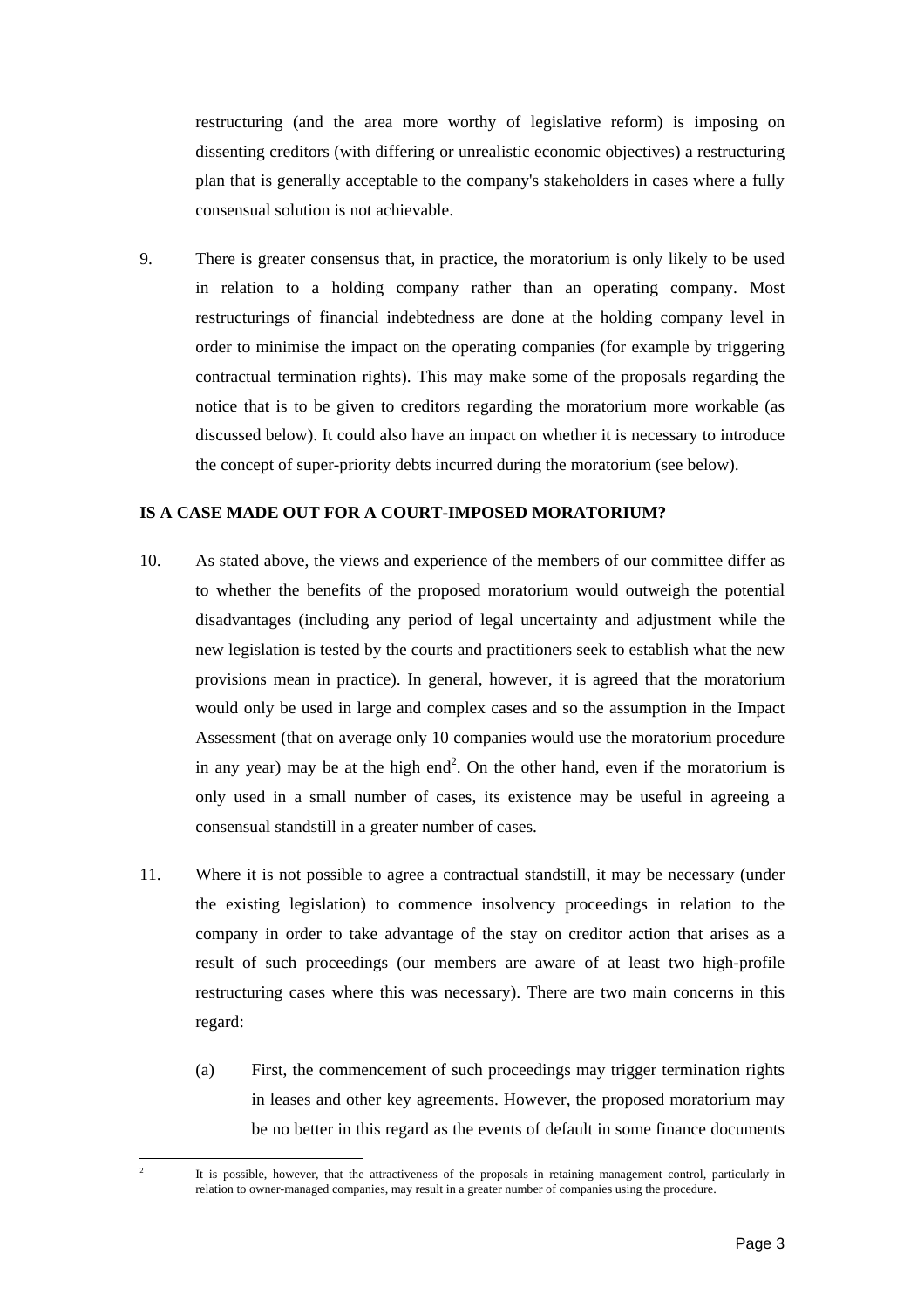are already wide enough to be triggered by the proposed moratorium<sup>3</sup>. Where existing documents are not so widely drafted, the market may rea[ct](#page-3-0) to the changes by including the obtaining of a moratorium (as well as the commencement of insolvency proceedings) as a termination event in key contracts and  $CDS<sup>4</sup>$ [.](#page-3-1)

- (b) Secondly value might be lost as a result of the stigma associated with, or adverse consequences of, such insolvency proceedings. The key question here will be whether the moratorium (which by its very nature will be a public affair unlike the consensual, contractual standstill) carries with it the same stigma<sup>5</sup> or adverse consequences. It is hoped that this will not be the case as the [m](#page-3-2)oratorium will be used to try to achieve a restructuring but it should be noted that administrations and CVAs (which are part of the rescue culture) seem to carry with them a certain amount of stigma nonetheless.
- 12. Other members give examples of restructurings which have almost failed due to lastminute creditor action (although in each case the restructuring was eventually successful despite the hostile action). There is a concern that some creditors may wish to commence formal insolvency proceedings in order to trigger CDS protection, in circumstances where a restructuring may be in the best interests of the stakeholders as a whole. In these cases it is felt that the proposed moratorium would be beneficial, provided the detail can be sorted out.
- 13. There is a question, however, as to whether the proposed moratorium would solve the issue of dissenting creditors or whether it would simply postpone that issue for three to six months when such creditors come to vote on, or are asked to agree, the restructuring proposals. Indeed, it may be that the proposed moratorium would strengthen the negotiating position of the junior creditors as sometimes it is the threat of insolvency proceedings that drives a restructuring through whereas, if the

<span id="page-3-0"></span>It is an event of default under the LMA loan agreement, for example, if any moratorium is declared in relation to any indebtedness of a company which is arguably wide enough to be triggered by the proposed moratorium.

<span id="page-3-1"></span>We note that it is not proposed that the restructuring moratorium would prevent contractual termination. While we agree that the proposed restructuring moratorium should be no wider than the existing administration stay, and that any changes in relation to the administration moratorium would require extensive thought and consultation, it may prove one of the greatest challenges to the successful operation of the restructuring moratorium that counterparties are able to terminate key contracts, particularly if the moratorium is used in relation to a trading company rather than a holding company.

<span id="page-3-2"></span><sup>5</sup> The word "stigma" is used in this context to describe two separate concepts. First, there is the reaction of creditors and counterparties to the moratorium (and whether such creditors and counterparties would be prepared to continue to deal with the company following the moratorium); in this context, it is possible that trade creditors would be more likely to terminate contractual relationships than financial creditors, particularly if the latter are prevented from accelerating their lending arrangements as a result of intercreditor provisions. Secondly, there is the attitude of management towards the moratorium. The fact that the directors remain in control is likely to be a key factor in this regard but it will also be relevant whether the moratorium triggers any reporting obligations in relation to the directors' conduct.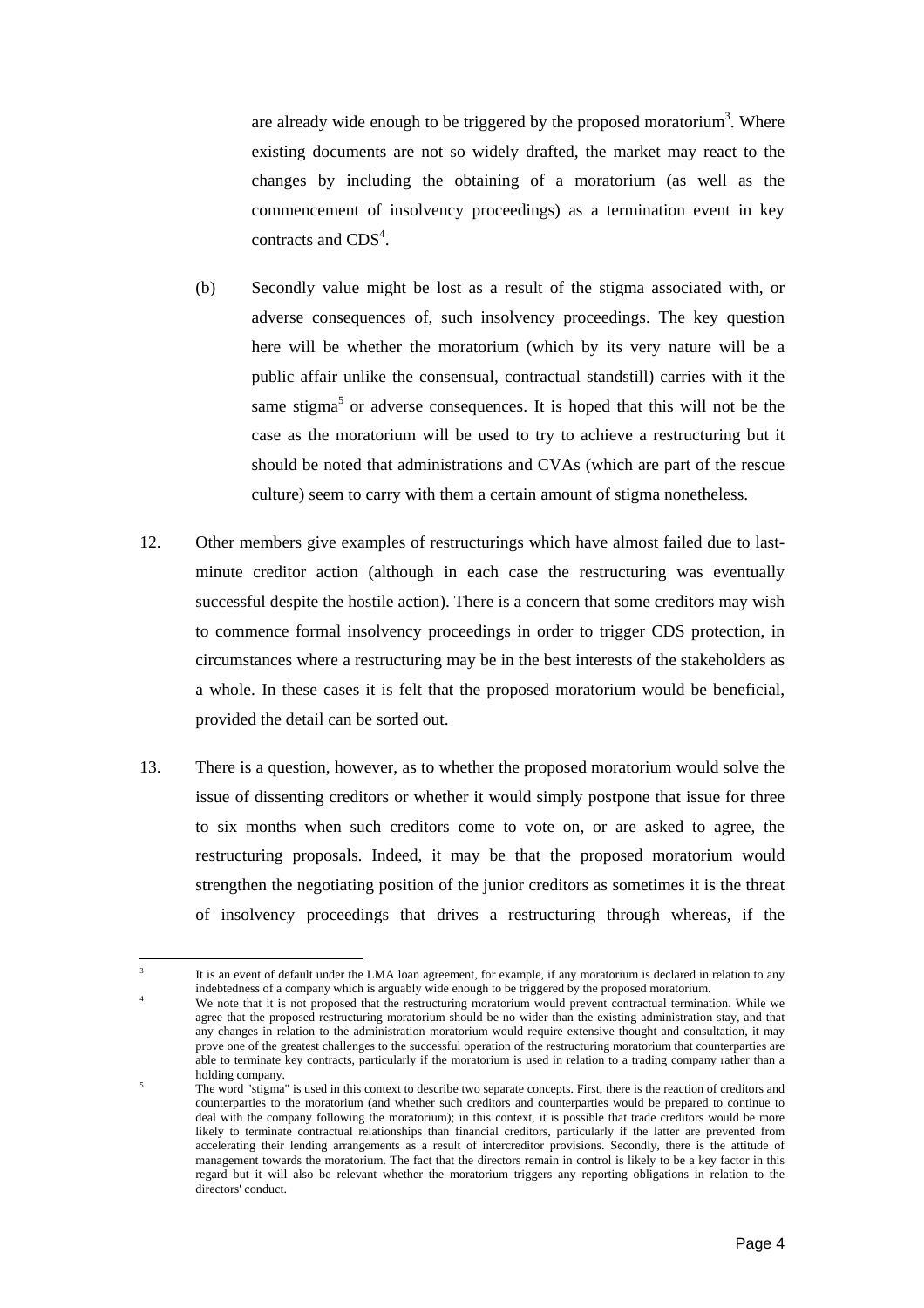dissenting creditors consider that they have the luxury of an additional three to six months, they may insist on achieving a greater return through the restructuring proposal.

- 14. In relation to the restructuring proposals themselves, the Insolvency Service may wish to consider the existing cram-down mechanisms (such as a pre-packaged administration, the company voluntary arrangement<sup>6</sup> or the scheme of arrangement) for binding dissenting creditors. A key issue is whet[he](#page-4-0)r those who no longer have any economic interest in the business (for example shareholders or junior creditors) should still be able to veto the restructuring proposals. This raises the question as to how a business should be valued in order to determine who has the economic interest or where the value breaks.
- 15. The issue of valuation is a topical one and crops up in a number of different contexts including voting and fairness issues in schemes of arrangement (see the *Re Tea Corporation* [1904] 1 Ch. 12; *My Travel* [2004] EWHC 2741 (Ch) and [2004] EWCA Civ 1734; and *IMO Carwash* [2009] EWHC 2114 (Ch)) and the price paid for the assets in a pre-packaged sale through an administration or receivership. Notwithstanding the judgment in *IMO Carwash*, valuation issues remain unresolved and, indeed, the *IMO Carwash* case perhaps illustrates just how wide-ranging the valuation evidence can be, depending on the underlying assumptions. It may well be felt that these matters are best left to case-law as each case turns on its own facts. Given the importance of the issue, however, we wonder whether some thought should be given to whether the legislation could set out some underlying principles.

#### **INTERNATIONAL RECOGNITION**

16. Most large restructurings take place in an international context and therefore the proposed moratorium is only likely to have any real benefit if it is recognised (and is capable of being enforced) in other jurisdictions. We comment below on the proposed eligibility requirements which could (unhelpfully) restrict the use of the moratorium to companies incorporated, or with their centres of main interest or an establishment, in the UK. This section of the paper focuses on whether the restructuring moratorium would benefit from the recognition processes available under the EC Regulation on Insolvency Proceedings 2000 (the **EC Regulation**) and/or the UNCITRAL Model

<span id="page-4-0"></span> $\overline{a}$ 

The absence of any ability to cram down dissenting secured creditors in a CVA may mean that the use of the restructuring moratorium is more limited as, in some cases, the value of the enterprise will preclude the high costs of the scheme of arrangement process.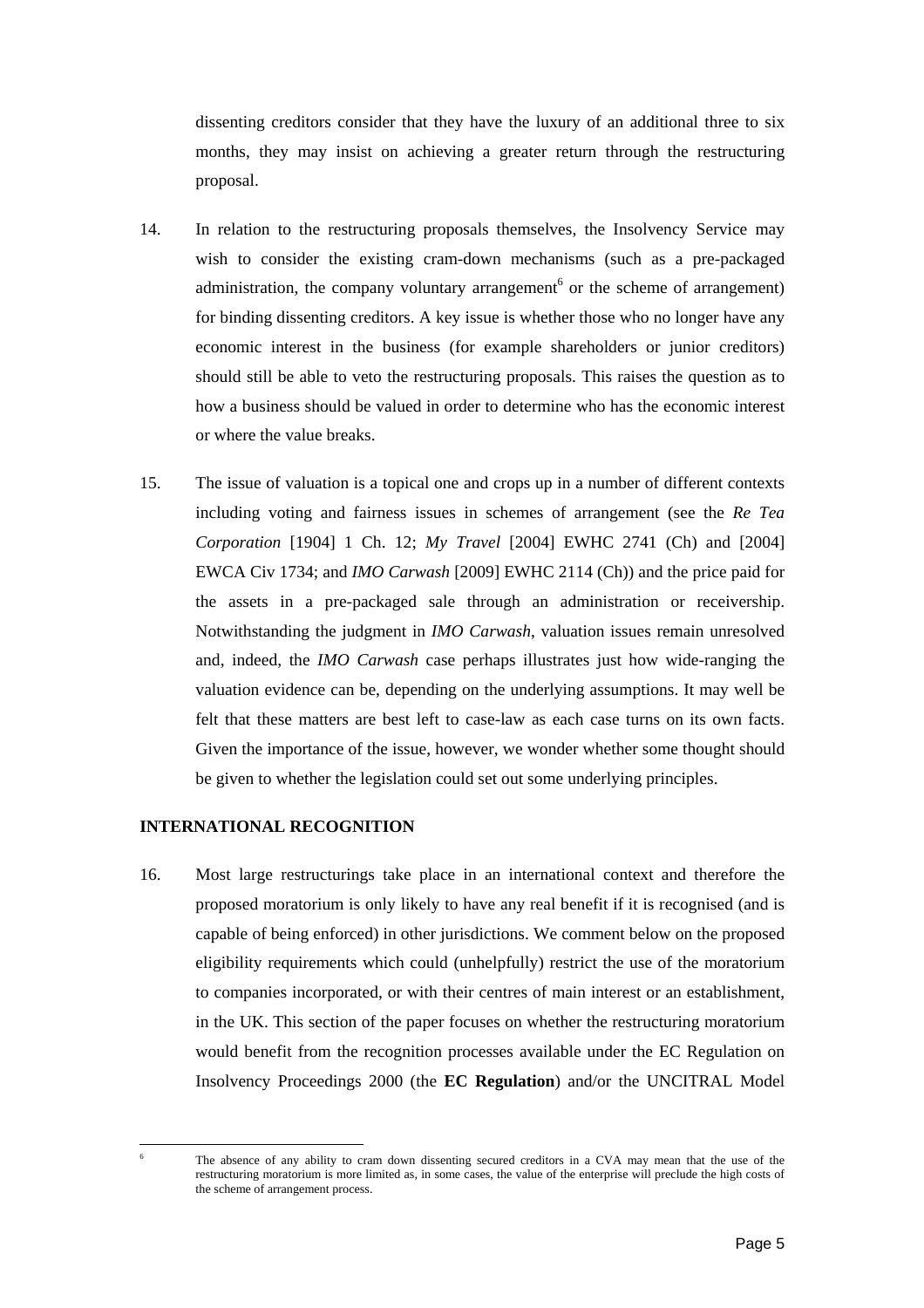Law on Cross-Border Insolvency (the **Model Law**). This issue is not addressed in the Consultation.

- 17. As regards the EC Regulation, there is a question as to whether the restructuring moratorium should be listed in Annex A to the EC Regulation as it could be argued that the moratorium is not a collective insolvency proceeding which entails the partial or total divestment of a debtor and the appointment of a liquidator (as required by the EC Regulation). That said, it would clearly be very helpful in terms of recommending the UK as a suitable forum for restructurings in the future if it were so listed and it is up to the Member States to list the proceedings to which they consider Annex A should apply. We note that the French Sauvegard procedure (which is also a pre-insolvency procedure that does not involve a divestment of the debtor) is listed in Annex A. One downside of listing the moratorium in Annex A is that it could have the result that (in relation to a company with its centre of main interests ("**CoMI**") in the EU) the moratorium could only be used (as a main proceeding) where the company has its CoMI in the UK. For the reasons given in paragraph 22 below, it would be undesirable to limit the use of the moratorium in this way<sup>7</sup>[.](#page-5-0)
- 18. Whether the restructuring moratorium would be recognised in a jurisdiction that has implemented the Model Law would depend upon the implementing legislation and is not something that the UK can seek to control. For any jurisdiction that has simply copied into its implementing legislation<sup>8</sup> the definition of a "foreign proceeding" in the Model Law (i.e. a collective judici[al](#page-5-1) or administrative proceeding in a foreign State, including an interim proceeding, pursuant to a law relating to insolvency in which proceeding the assets and affairs of the debtor are subject to control or supervision by a foreign court, for the purpose of reorganisation or liquidation), there may be concerns in this regard. In relation to Chapter 15 of the US Bankruptcy Code, where there is reference to a law relating to the "adjustment of debt", there may be a greater prospect of recognition.
- 19. Even if the moratorium does not benefit from the recognition processes under the EC Regulation and the Model Law, it may be possible to bind overseas creditors who are subject to the *in personam* jurisdiction of the English court. In order to do so, it is important that the moratorium purports to have worldwide effect and to prevent

<span id="page-5-0"></span><sup>7</sup> One potential issue with listing the restructuring moratorium in Annex A is that a scheme of arrangement, which the moratorium may seek to facilitate, is not listed. There would be some merit in seeking to add schemes of arrangement to Annex A (particularly where they relate to companies that are or are likely to become unable to pay their debts) notwithstanding that these procedures are included in the companies legislation rather than the insolvency legislation, although thought would have to be given to whether this would restrict the use of schemes where the CoMI was in the EU but not the UK.

<span id="page-5-1"></span><sup>8</sup> This is the approach Great Britain took.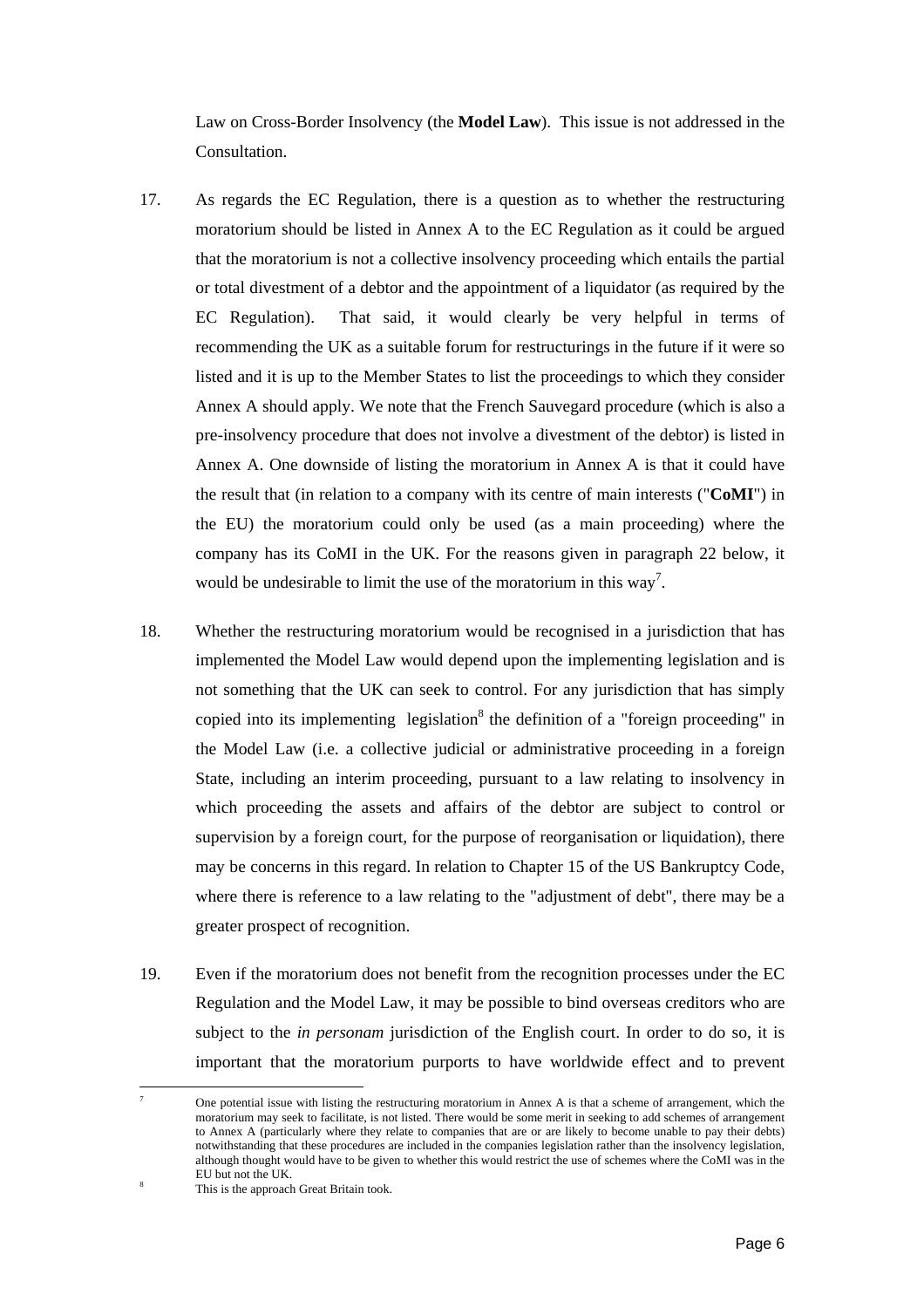creditor action outside the UK. In the context of an English administration, we note the unhelpful case of *Harms Offshore AHT "Taurus" GmbH & Co KG v Bloom* [2009] EWCA Civ 632 in which it was held that, as a matter of domestic insolvency law, the moratorium that arises in an English administration has no extra-territorial effect and it would be useful if this defect could be fixed for both administrations and the proposed moratorium.

#### **ELIGIBILITY REQUIREMENTS**

- 20. In summary, the Consultation provides that a company will only be eligible to apply for a restructuring moratorium if: (i) it is eligible to propose a company voluntary arrangement or a scheme of arrangement; (ii) it is not a subsidiary of a company whose CoMI is in another EU member state and which is subject to a winding-up procedure recognised by the EC Regulation; (iii) it is not a bank (including a bank holding company), an insurance company or other company involved in special financial market transactions; (iv) it is not a party to a capital market arrangement; and (v) it is not subject to a pending winding-up petition.
- 21. We have a number of comments to make in relation to each of these requirements.

#### **Eligible to propose a CVA / scheme of arrangement**

- 22. Given the number of international restructurings that are done in the UK, we think it is important not to restrict the eligibility criteria to UK incorporated companies, companies incorporated in another EEA State or companies with their CoMIs in a EEA State (which is the current definition of a "company" under section 1(4) of the Insolvency Act 1986). This would exclude (for example) companies incorporated in Asia, the United States or a tax jurisdiction such as the Cayman Islands. In circumstances where a moratorium might be sought in relation to a group of companies (including holding companies or subsidiaries incorporated in these jurisdictions), this might be unhelpful. On the other hand, if (as we suggest) the moratorium is available in respect of companies with their CoMIs outside the UK, further thought will need to be given to the interaction of the moratorium with a later main proceeding in the jurisdiction of the CoMI, perhaps instituted by dissenting creditors.
- 23. The concern with linking the eligibility criteria to a company that can be subject to a scheme of arrangement is that the case-law is conflicting in this regard. It has been argued that, as a scheme is only available in respect of a company that can be wound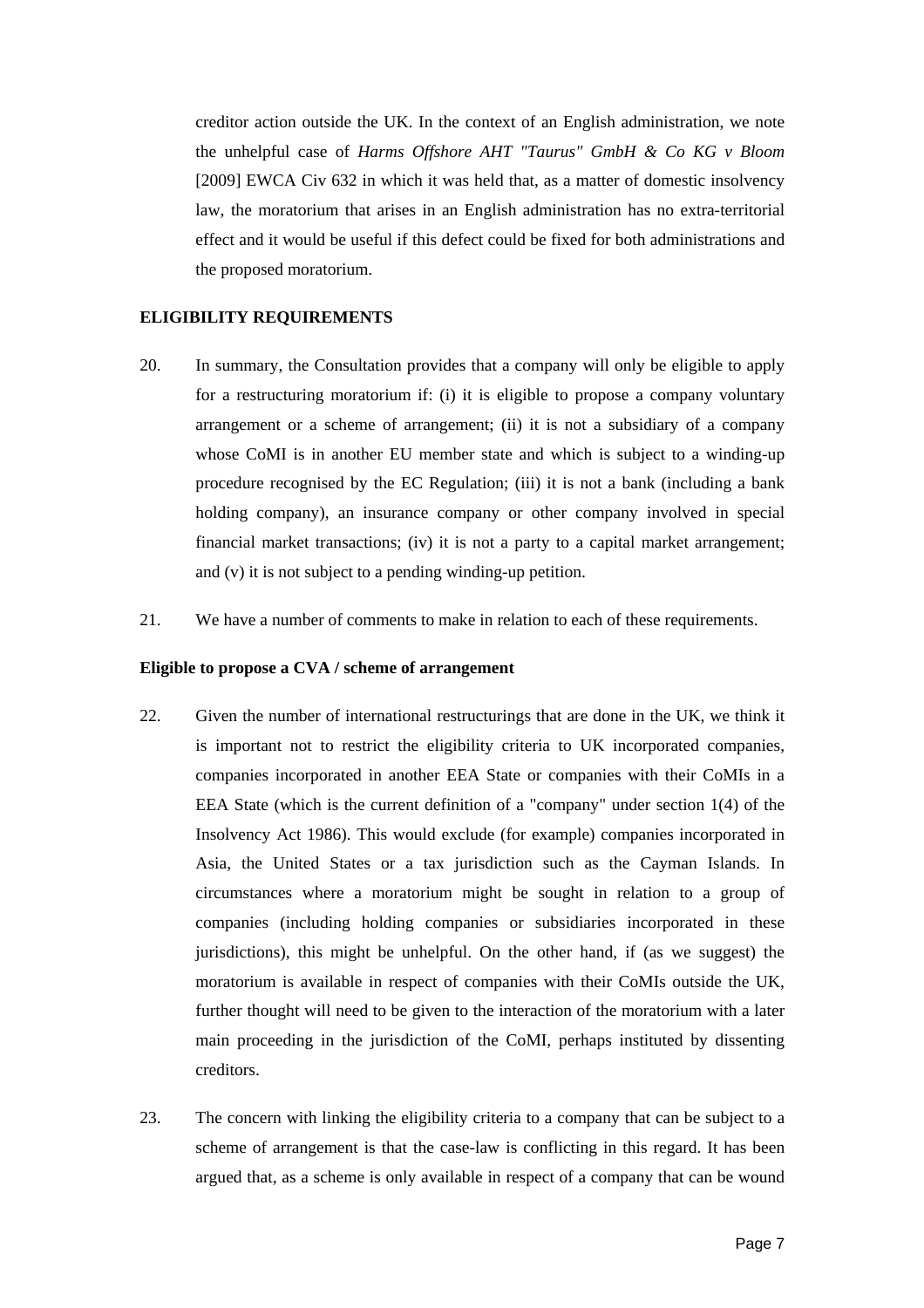up under the Insolvency Act 1986, the court's jurisdiction to sanction a scheme should now be construed in light of the EC Regulation which provides that, where the company has its CoMI in the EU, it can only be wound up in England if it has its CoMI or an establishment there $\degree$ . However, this is not the approach taken in a number of other cases where the test [ap](#page-7-0)plied was whether there was "sufficient connection with the jurisdiction<sup> $10$ </sup>. To avoid any debate in this regard, we consider that the eligibility criteria sho[uld](#page-7-1) be expressly linked to the "sufficient connection" test (as a restructuring of English law governed finance documents ought to satisfy this test).

24. We assume that LLPs would be eligible but it would be helpful if the position could be clarified in relation to limited and general partnerships. This is particularly so given the increased use of these vehicles in private equity, real property and hedge fund sponsored structures.

## **Not a subsidiary of a company whose centre of main interests is in another EU member state and which is subject to a winding-up procedure**

25. The reason for this exclusion is not clear. Indeed, if the expression "winding-up procedure" is intended to cover both liquidation and reorganisations proceedings under the EC Regulation, there could be real merit in having a parent company in a reorganisation proceeding in the place of its CoMI and the subsidiary subject to a moratorium in the UK in order to achieve a "group" restructuring. There is (presently) no concept of a group CoMI and the analysis as to whether a group company may be subject to an English insolvency process (or by analogy a moratorium) must be conducted on a company by company basis.

#### **Banks and insurance companies**

 $\overline{a}$ 9

26. In light of the special resolution regime (SRR) applicable to deposit-taking banks, we agree that banks should be carved out of the restructuring moratorium. We consider that building societies should be carved out on the same basis. Although not companies, they are eligible for CVAs (as modified by the Building Societies Act 1986), but not schemes of arrangement but in light of the SRR, we do not consider that it would be appropriate for the moratorium to extend to them. Furthermore, assuming the proposals in the September 2010 Treasury consultation paper on investment firms are implemented in their current form, there would also be a case for excluding investment firms from the eligibility requirements.

<span id="page-7-0"></span>See by analogy the obiter dicta in *Re Sovereign Marine & General Insurance Co* Ltd [2006] EWHC 1335.

<span id="page-7-1"></span><sup>10</sup> See *DAP Holding NV* [2005] EWHC 2092 and the more recent case of *La Seda de Barcelona SA* [2010] EWHC 1364.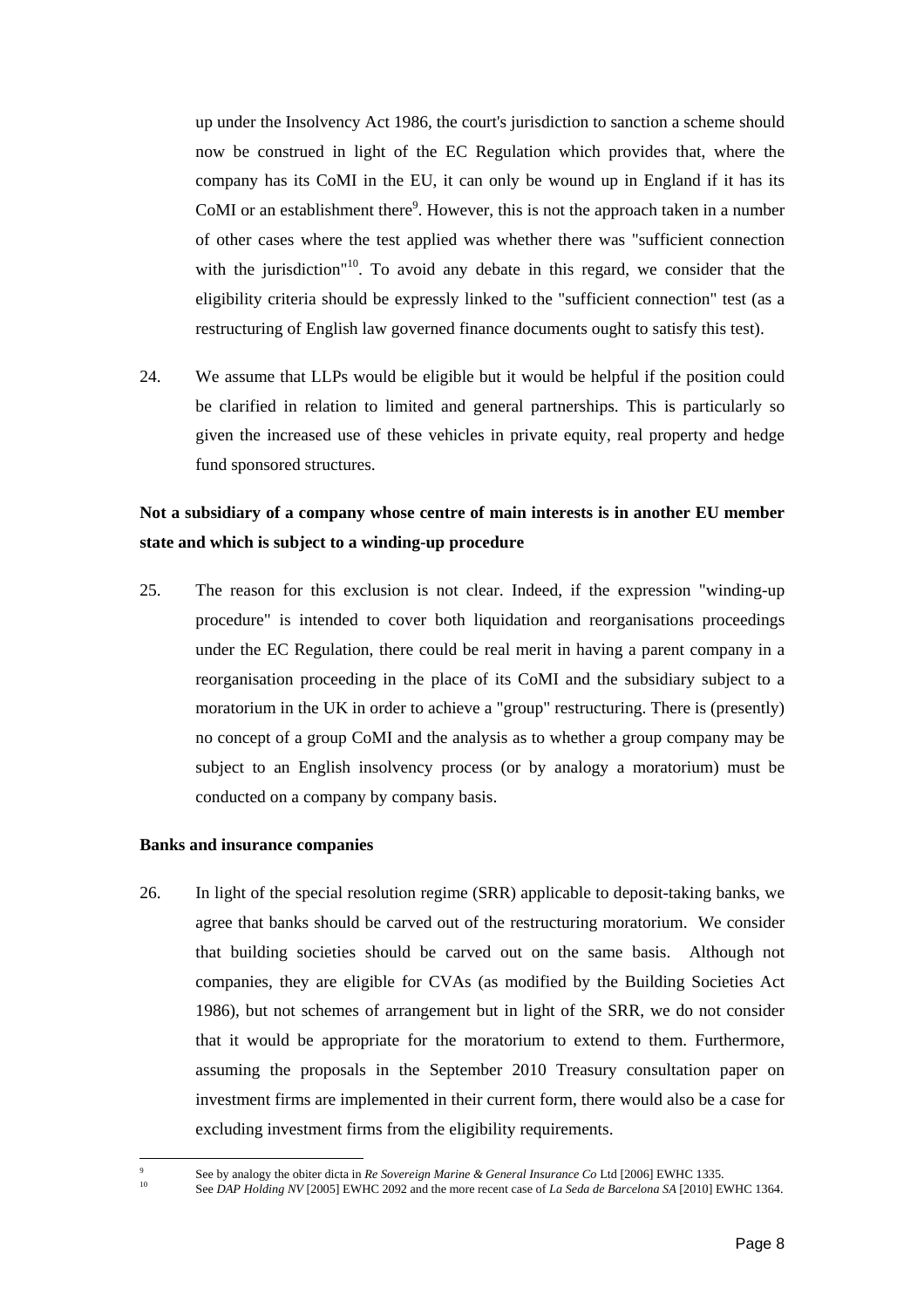27. However, it is less clear why insurance companies should be excluded from the scope of the moratorium. There are no special insolvency or stabilisation procedures applicable to insurance companies and, indeed, schemes have traditionally been the procedure of choice for dealing with struggling insurance companies. Moreover, one of the reasons insurance companies historically applied for provisional liquidation before negotiating a scheme of arrangement was to obtain the benefit of the stay on proceedings in a liquidation (this can now be done by putting the insurance company into administration). We would suggest, however, that any restructuring moratorium of an insurance company should be subject to FSA or other regulatory consent.

#### **Not a party to a capital market arrangement**

- 28. Although express reference is made in B.4 to a capital market arrangement, we assume that the other exceptions to the prohibition on appointing an administrative receiver (including the project finance exception) would apply.
- 29. It will also be necessary to have carve-outs and protections pursuant to European law (e.g. with regard to the enforcement of financial collateral arrangements pursuant to the Financial Collateral Directive and market and system charges pursuant to Settlement Finality Directive). It is important that these protections are properly drafted as the Financial Collateral Arrangements (No 2) Regulations are giving rise to a number of problems in practice due to uncertainties as to their terms. When reaching their decision as to whether the company is likely to have sufficient funds to carry on its business during the moratorium (or indeed whether the moratorium has a reasonable prospect of success), the directors will clearly need to take into account the fact that a secured creditor with security over the company's cash may be able to enforce its security over that cash, notwithstanding the moratorium, if the security agreement constitutes a financial collateral arrangement. In light of this, thought should be given to whether specific buy-ins should be required from the holders of financial collateral or whether the company needs to confirm expressly that the moratorium has a reasonable prospect of success despite any action such holders may take.
- 30. Thought should also be given to whether it is necessary to grandfather existing security in order to avoid Human Right Act challenges regarding the retrospective interference with property rights. This could lead to complex situations where there is different security over the same assets which, depending on when the security was created, may or may not be subject to the moratorium.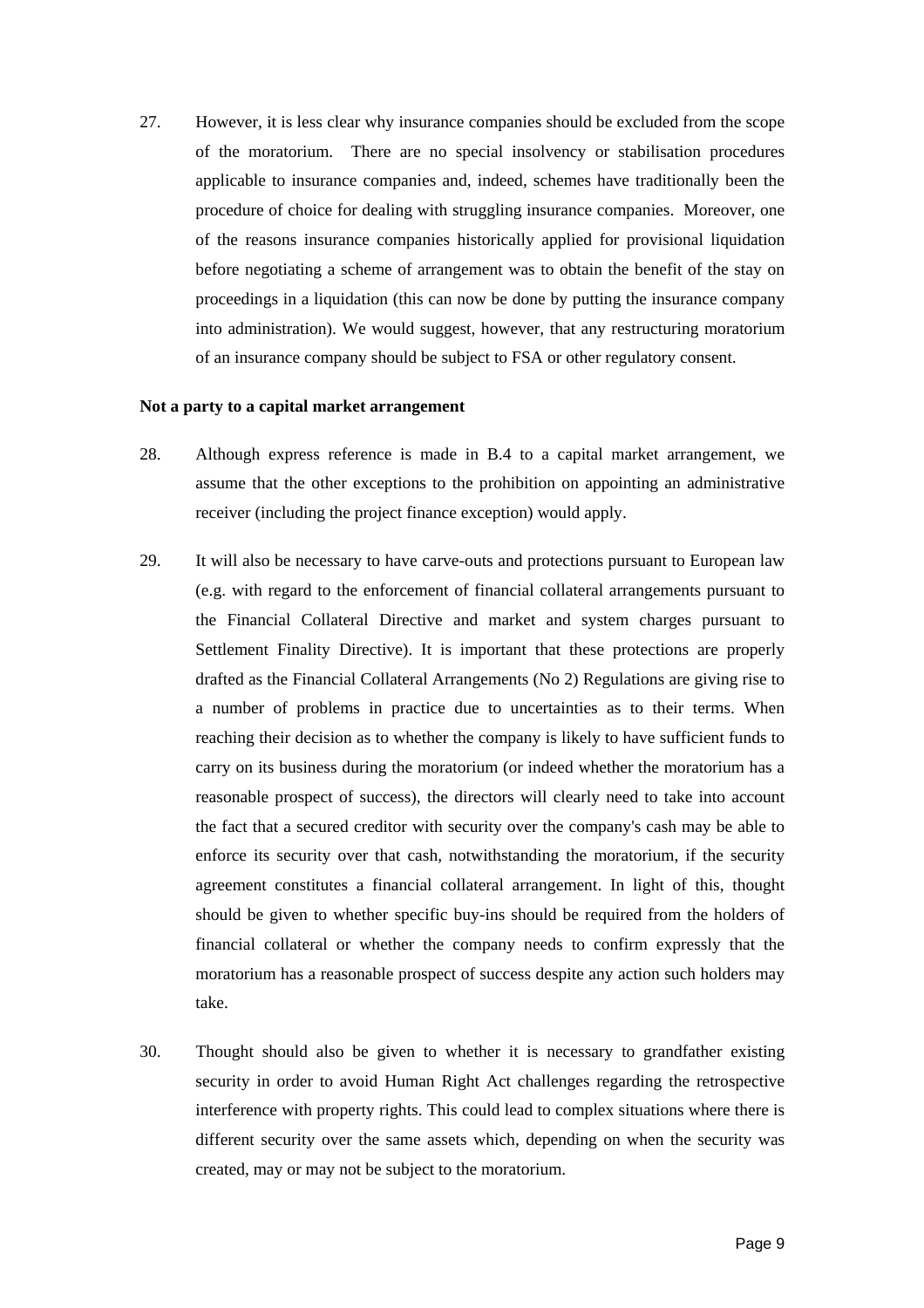#### **Company is not subject to a pending winding up petition**

- 31. While this condition is clearly intended to safeguard creditors' rights, it is possible that the inclusion of such a restriction may actually encourage dissenting creditors to present a winding up petition earlier than would otherwise have been the case. If a hold-out creditor knew that it could prevent the company from being eligible for a restructuring moratorium simply by exercising the low cost option of presenting a winding up petition, it may be encouraged to do so at the first suggestion by the company that a restructuring was on the cards.
- 32. An alternative would be to give the court the power, when approving the moratorium, to deal with any winding up petition that has been presented. Where the petition is in relation to a valid, undisputed debt, the test might be whether the moratorium would have an unfairly prejudicial effect on the petitioning creditor. If so, the court could be required not to approve the moratorium (and instead to place the company into liquidation). If not, the court could be given the power to approve the moratorium notwithstanding the winding up petition. If on the other hand the petition is disputed by the company, the court could be given the power to dismiss it and to approve the moratorium.

#### **QUALIFYING CONDITIONS**

33. Two qualifying conditions for a restructuring moratorium are proposed: (i) the company must be able to demonstrate that there is a reasonable prospect that a compromise or arrangement can be agreed with its creditors; and (ii) the company must be able to show that it is likely to have sufficient funds to carry on its business during the moratorium. While we would support the general thrust of these conditions, there are a number of issues which we would expect to be addressed in greater detail prior to any implementation of the restructuring moratorium proposal.

#### **Reasonable prospect**

34. It is difficult to comment on this aspect of the proposal as the Consultation only suggests what may be required in very general terms i.e. that the company should be able to demonstrate support "in principle" for some form of compromise from its senior secured creditors. It would be helpful to have guidance as to what level of "in principle" commitment would be required, and from what percentage of creditors.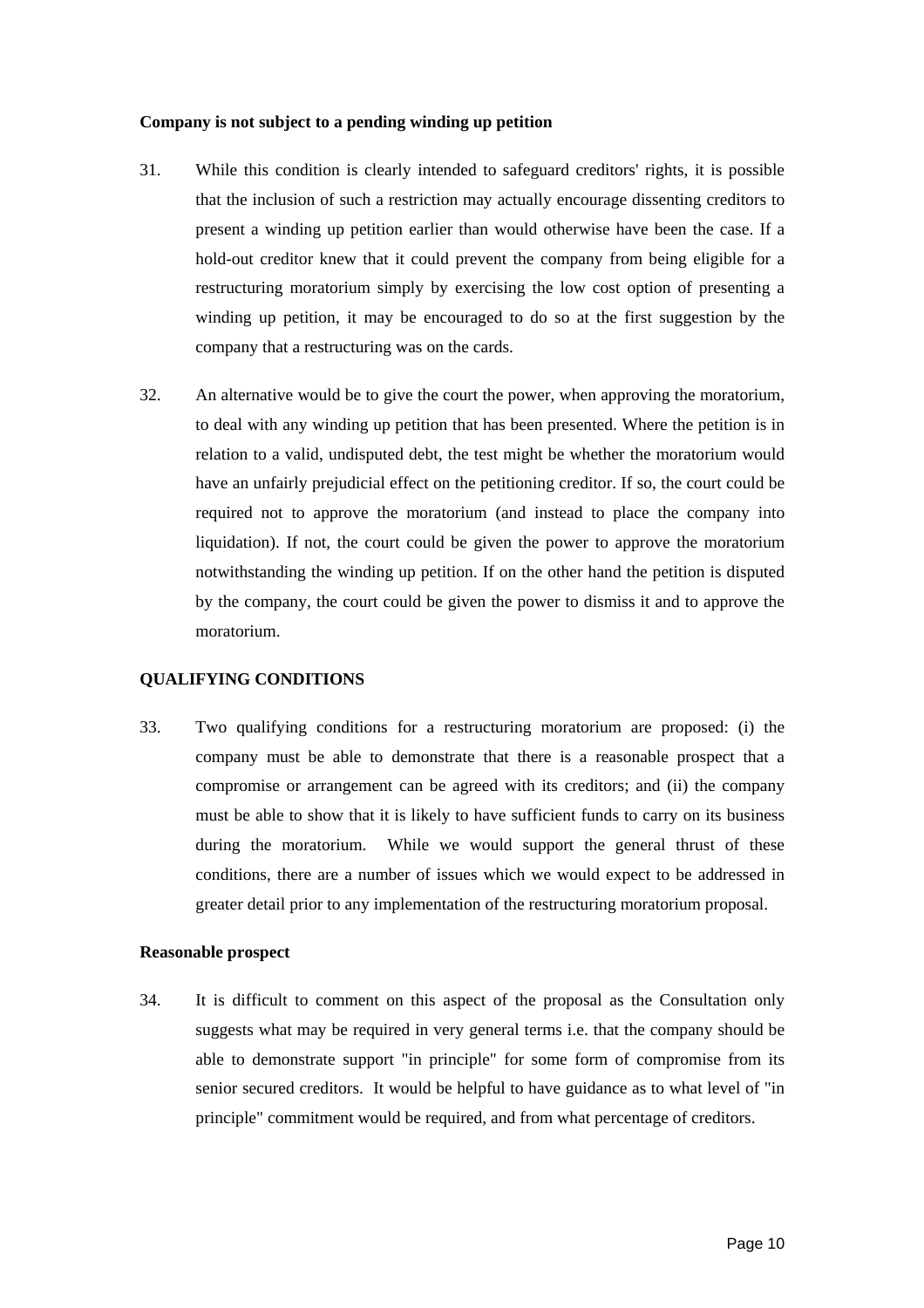- 35. In our view an "in principle" threshold is too low, and/or needs to be more clearly defined. Most responsible lenders, if given a choice between a restructuring or an insolvency procedure, would favour the former so does this mean that, in every case, there is support "in principle" for a restructuring? In any event, we would suggest that the imposition of a moratorium should require a greater degree of stakeholder engagement than a mere willingness to consider the principle of a restructuring, particularly given the identified risk of directors using the moratorium procedure "to buy time with creditors, when there is no realistic prospect of rescue".
- 36. We acknowledge, however, that finding an alternative threshold that works in practice is not easy (and indeed is possibly the most difficult aspect of the restructuring moratorium proposal). The questions are which (if any) creditors should be consulted in advance in relation to the moratorium and what approvals (if any) should be required in order for the company to be satisfied that the "reasonable prospects" test is met. Possible options in this regard include<sup>11</sup>:
	- (a) requiring the company to consult with, and/or to obtain the consent of, all or a prescribed majority of secured creditors (say 75% by value) before the moratorium can be approved. This option is attractive in terms of clarity and simplicity but may not reflect the reality that, for most large restructurings (where the restructuring moratorium is most likely to be used), the secured borrowings and financial structure of the company will be extremely complex, often involving many layers of secured debt (for example, senior secured, junior secured, second lien, mezzanine and other subordinated debt) and not all secured creditors will necessarily have the same approach to the restructuring. Obtaining unanimous or even majority consent may not be straightforward in practice. Furthermore, depending on where the value of the business breaks, not all secured creditors will have an economic interest in the restructuring – so is it appropriate that creditors who do not have an economic interest (even though secured) should have a say in the moratorium process?
	- (b) requiring the company to consult with, and/or obtain the consent of, all creditors who have an economic interest in the restructuring. This approach (whilst fair on its face) would give rise to a number of practical difficulties. In particular, it would require evidence (before the moratorium application is

<span id="page-10-0"></span> $\overline{11}$ 

These are in addition to any approvals which might be required from the holders of financial collateral for the reasons given in paragraph 29 above.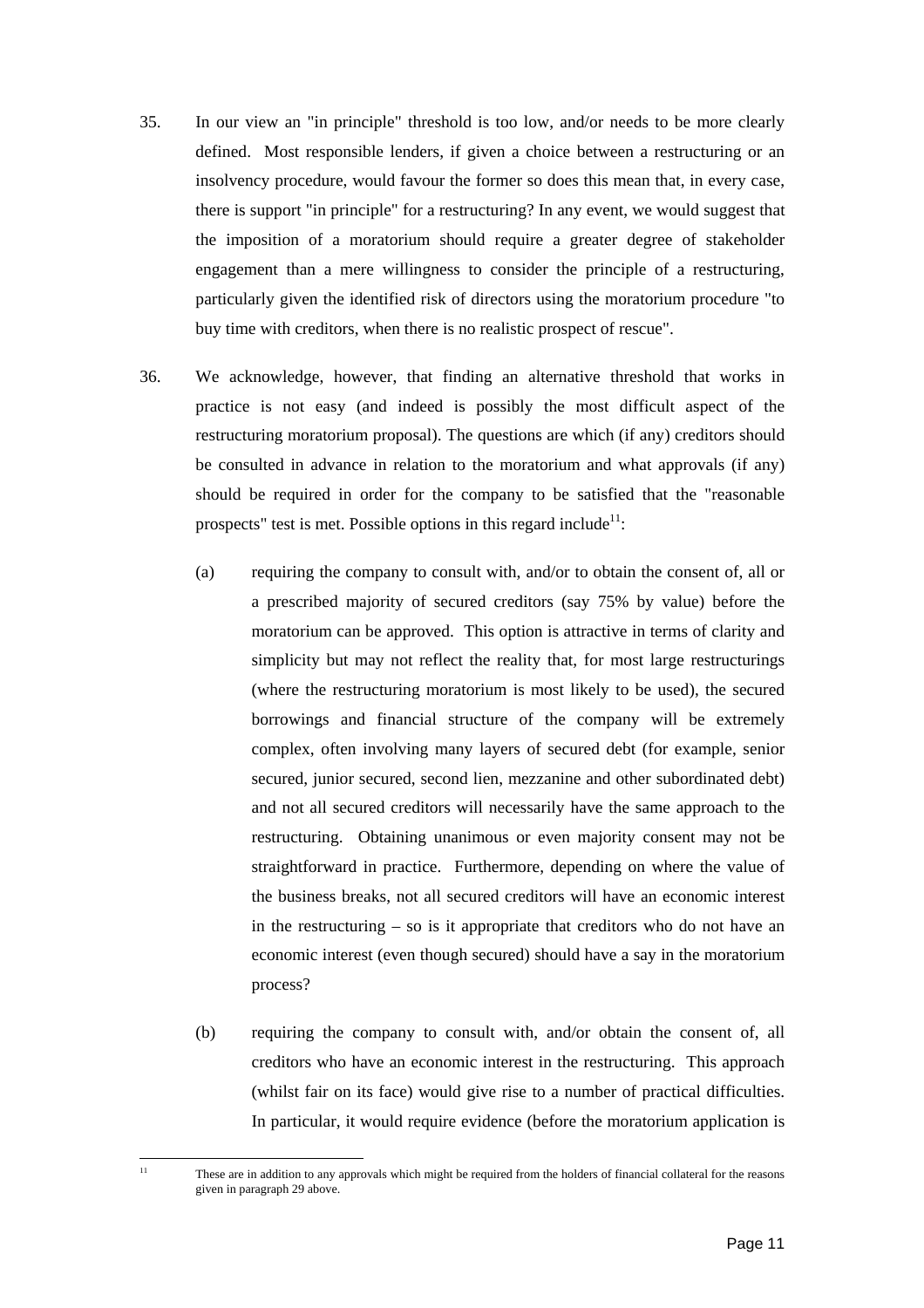submitted) as to where the value of the business breaks so as to determine who has an economic interest and would therefore have the effect of "frontloading" the valuation issue (normally dealt with at the scheme fairness hearing) to a much earlier stage in the restructuring process. It would also require agreement as to which valuation methodology should be used. Without guidance on valuations (as to which see our comments in paragraph 15 above) we have concerns as how this would work in practice. It would almost inevitably delay the moratorium process, result in an increase in costs and could possibly even risk paralysing the moratorium application altogether.

- (c) requiring the company to consult with, and/or obtain the consent of, any lender with the benefit of a qualifying floating charge. Given the protections for a qualifying floating charge-holder that were built into the Enterprise Act 2003, it might be argued that such a charge-holder should have the same right of veto in relation to the moratorium (or failing that, the right to choose who is appointed as monitor);
- (d) not imposing any requirement to consult and, instead, leaving it to the monitor to form a view in his or her professional opinion as to the "reasonable prospects" test. This may be difficult, however, if no communications have taken place with the creditors; or
- (e) as for option (d) but with a requirement that the moratorium to be ratified by certain creditors after the event. This approach would offer the advantages of speed and ease (and hence reduced court costs) but, as with option (d), would impose a much more onerous role on the monitor. Furthermore, the requirement for ratification would give rise to some of the same issues as those set out above – that is, how do you determine who should have the right to ratify?

#### **Sufficient funds to carry on business during the moratorium**

- 37. In view of this condition, it seems likely that, at the very least, the lender or lenders providing any funding during the moratorium would need to have consented to the proposals. In practice, this is most likely to be one of the existing lenders.
- 38. It would be helpful if guidance could be provided as to whether, for the purpose of assessing whether a company has sufficient funds to carry on business during a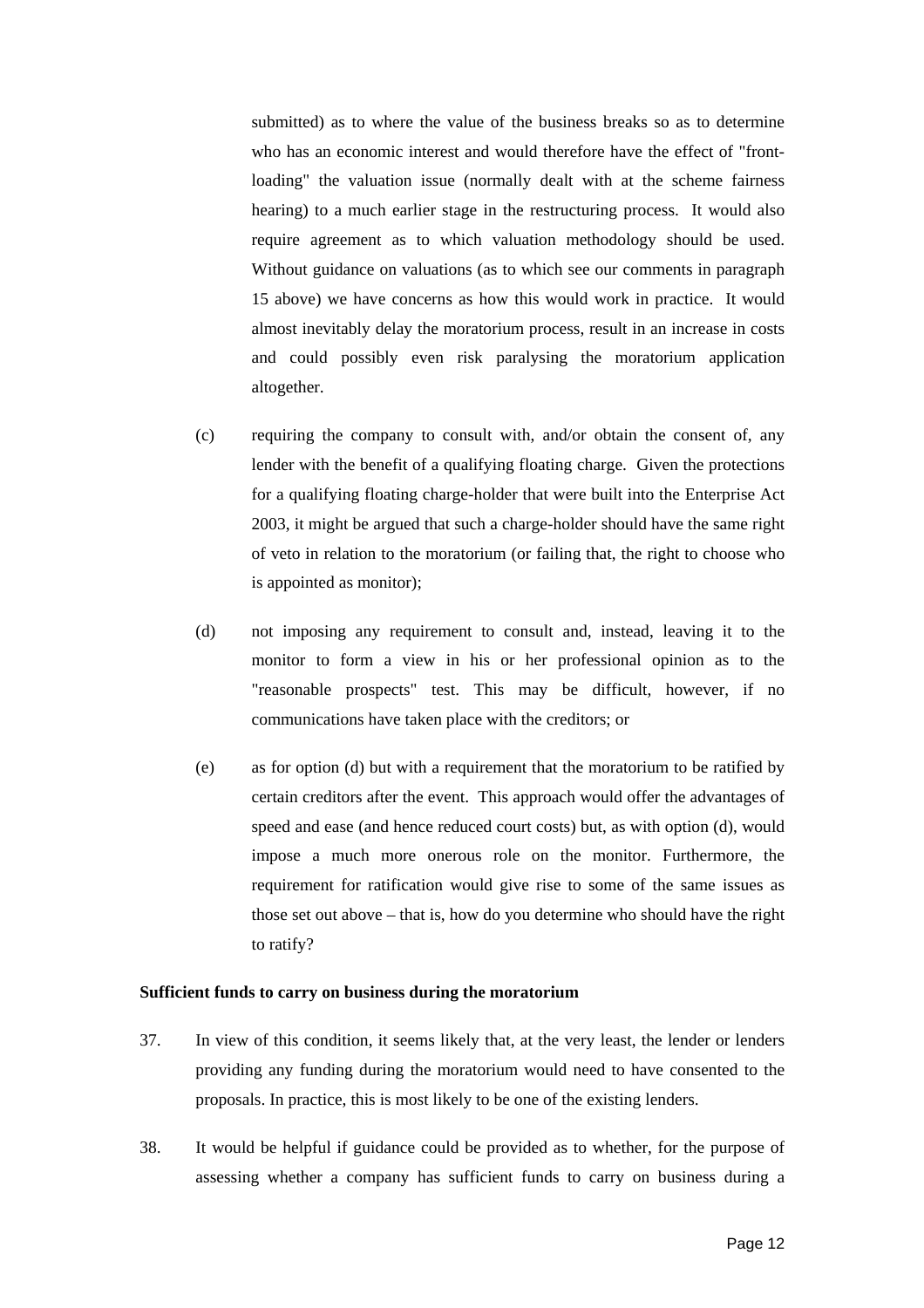moratorium, account needs to be taken of any scheduled interest or amortisation payments, rental payments due under a lease, redundancy costs due to any downsizing in this period or payments under contribution notices or financial support directions imposed by The Pensions Regulator (see below in relation to postmoratorium debts).

39. There is also a risk that, if the restructuring moratorium becomes law, counterparties (including lenders, landlords and derivative counterparties) will seek to amend their events of default so as to allow them to accelerate any outstanding obligations in the event that a moratorium is obtained. It is one thing for a company to reach the view that it has sufficient funds to carry on business on a going concern basis but does the company also need to be satisfied that it can meet any such accelerated payments?

#### **SAFEGUARDS FOR CREDITORS**

- 40. Although paragraph 4.5 does not expressly say so, we assume that the intention is that all known creditors will be given notice of the moratorium (in which case it may be necessary to build in provisions for notice by way of advertisements, websites etc to avoid the very significant costs of notifying each creditor individually). When are the obligations of the directors satisfied in this regard – is it enough that they take reasonable steps to notify all known creditors<sup>12</sup>? What is the effect if particular creditors are not notified? As stated above, [we](#page-12-0) suspect that, in practice, most restructurings will be done at the holding company level where there will be no trade creditors and so the only creditors who will need to be notified are the financial creditors but, where these creditors include bondholders, it may still be difficult to give individual notices.
- 41. Subject to the point made above regarding most restructurings being done at the holding company level, as the Consultation identifies, the downside of the notice provisions is that creditors (and in particular trade creditors) may seek to terminate their contracts or may insist on better terms as a condition of continuing to deal with the company. We suspect that many creditors will seek the repayment of all or part of their pre-existing indebtedness as a condition of continuing to supply the company (we have considered this point below in the context of the priority of post-moratorium debts).

<span id="page-12-0"></span> $\overline{12}$ 

We note that the Consultation is not consistent as to whether it is the directors or the monitor that is required to give the notices in this regard.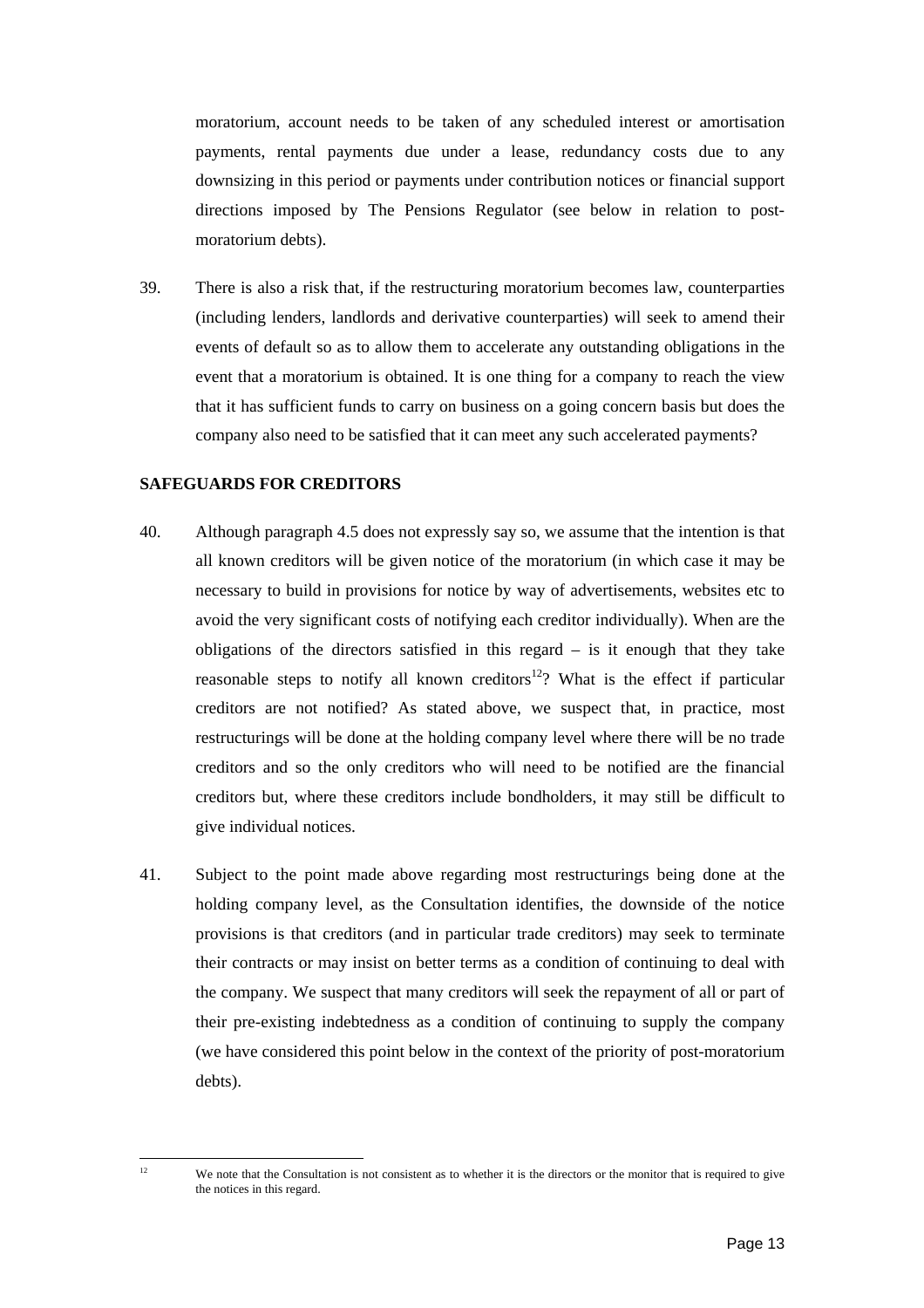42. There will also be issues for listed companies when a moratorium is obtained. Will it be necessary for the trading in the shares of such a company to be suspended during the moratorium?

#### **Three month moratorium**

- 43. The Consultation suggests that a three month moratorium period should, in most cases, be sufficient but provides for the possibility of an extension, subject to a further court hearing. In particular, it states that "the extra period would only be required in a small minority of cases". Our experience suggests that complex, crossborder restructurings (which is where the moratorium is most likely to be used) often take longer than three months, particularly where the creditors require an independent business review (from a firm of accountants) of the company's business and prospects as part of the restructuring process or where the moratorium period is to include any internal discussions regarding a scheme of arrangement, as well as the implementation of the proposals for a scheme.
- 44. In light of this, we wonder whether any extension should be automatic (thereby avoiding further court costs) unless opposed by an agreed percentage of the company's creditors (perhaps 10%), in which case a court hearing could be required. In terms of what the extension should be, there is some merit in having a long-stop date (of, say, six months) so as to prevent abuse by the directors. However, it is important not to be too inflexible in this regard, particularly if the company is close to proposing a scheme or other restructuring solution in the proposed six month period.
- 45. As stated in the Consultation, one of the purposes of the moratorium is to prevent hold-out creditors from seeking to destabilise the negotiation process in order to extract some commercial advantage. Our concern, however, is that a three month moratorium may not significantly alter the behaviour of such "hold-out" creditors as their main leverage arises from the fact that they are in a position to block or hinder the implementation of a restructuring solution. What is needed in order to solve this problem is clear cram-down mechanisms. The ability to sell the business through a pre-packaged administration is very useful in this regard and it is hoped that the separate consultation on pre-packs does not prevent or hinder the use of this restructuring tool in appropriate circumstances. Furthermore, the scheme of arrangement would be greatly enhanced as a restructuring tool if there was a mechanism to override the interests of existing out-of-the-money creditors or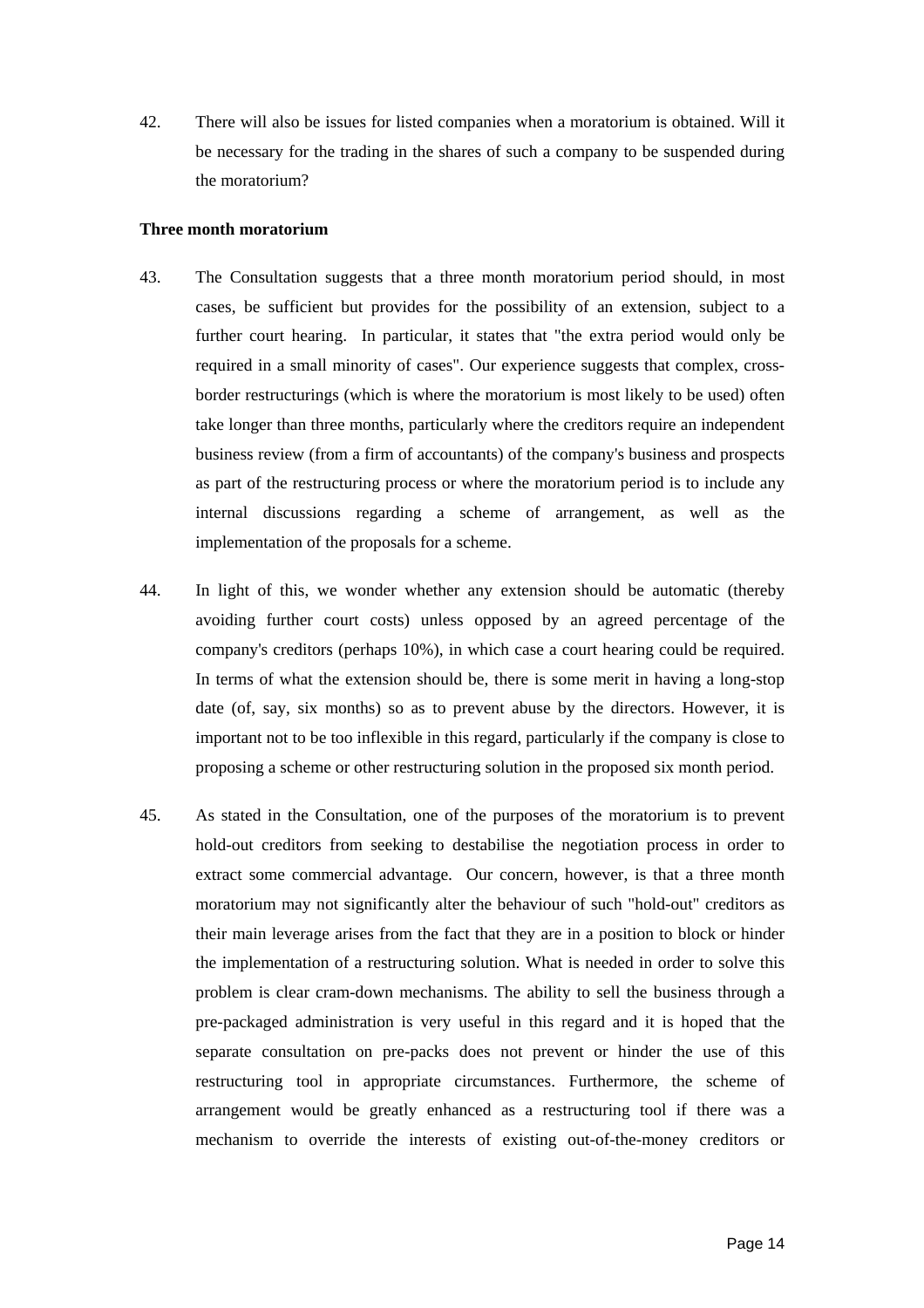shareholders (for example via an amendment or clarification of section 900 of the Companies Act  $2006^{13}$ [\)](#page-14-0).

46. The Consultation suggests that the restructuring moratorium will reduce the time taken to conclude restructuring negotiations (and the cost benefit analysis is done on this basis). However, on the basis that it will still be necessary to negotiate and implement a restructuring solution, possibly on the basis of some cram-down mechanism, we query whether the proposals will lead to any time savings in this regard.

#### **Role of the monitor and directors**

- 47. We consider that the role of the monitor, and his or her powers and duties, should be considered further. In particular, it would be helpful if the proposals in the Consultation could be expanded to deal with the following questions:
	- (a) Who will choose the monitor? The Consultation suggests that this is the company but do the creditors get any right of veto if (for example) they are concerned about the independence of the monitor $14$ ?
	- (b) Does the monitor need to be a licensed insolvency practitioner? Paragraphs 4.9 to 4.14 of the Consultation appear to assume that this is the case but the technical experience of the proposed monitor may ultimately be more important than a license.
	- (c) Who decides on the remuneration of the monitor? Is this the company or the creditors?
	- (d) Is the monitor's role limited to ensuring that the qualifying conditions remain satisfied? If so, how does the monitor decide whether there is still a reasonable prospect of a restructuring, particularly if one of the creditors is playing hard-ball? What protections are there for the monitor in this regard? Surely it should be sufficient if the monitor acts in good faith.

<span id="page-14-0"></span> $13$ <sup>13</sup> The predecessor of this provision was considered in the My Travel restructuring and the court held that it could only be used where the transferee company had the same capital structure as the transferor company, thus robbing the provision of any usefulness.

<sup>&</sup>lt;sup>14</sup> This assumes that there is a requirement that the monitor be independent which would make sense. In practice, however, there may be issues where each of the different creditor groups and the company already has its own firm of accountants and/or financial advisors as it may be difficult to find someone truly independent but with the relevant experience. experience in this regard.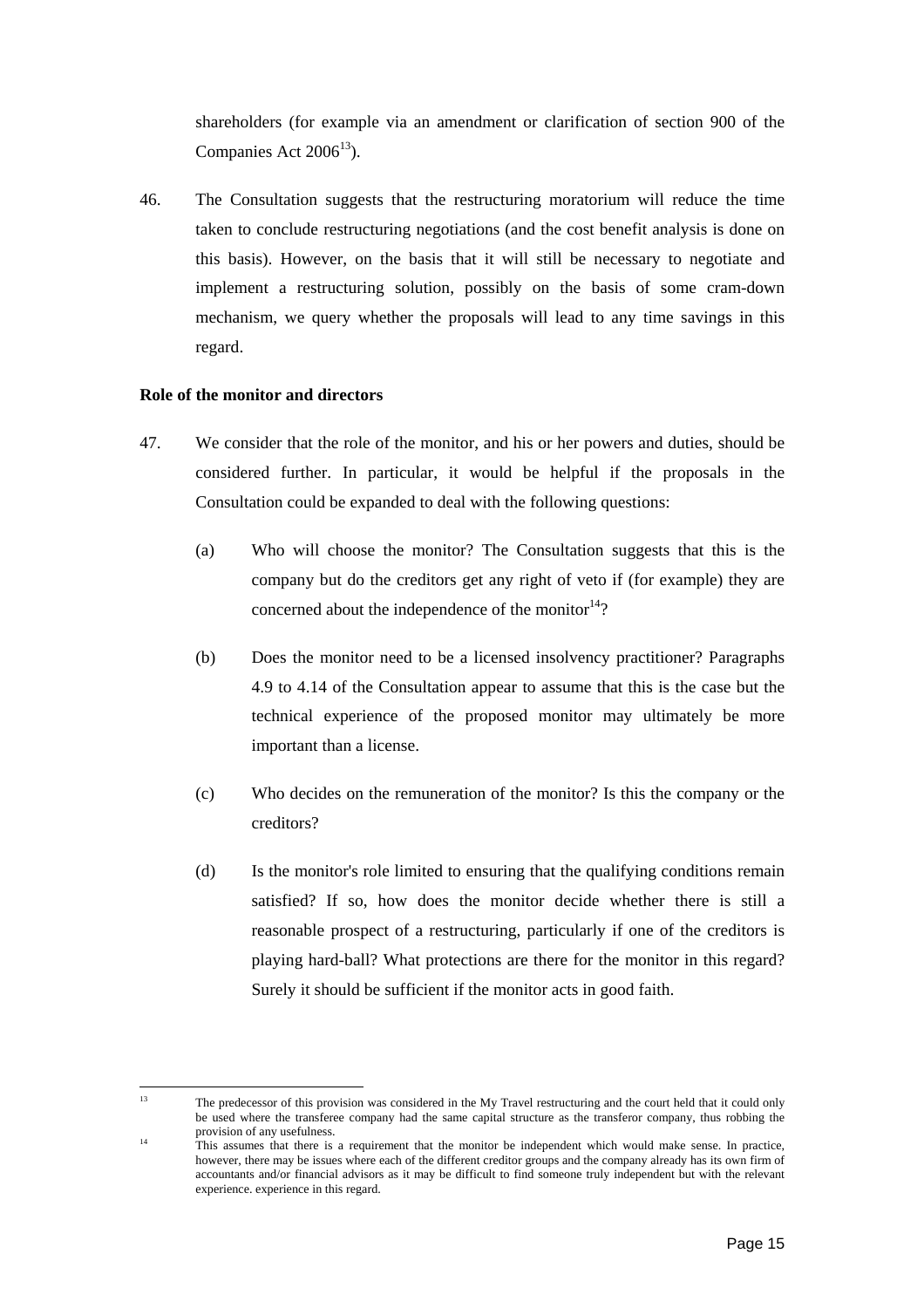- (e) Should the monitor (whether through the court or otherwise) have step in rights giving him or her increased level of controls in certain circumstances? The perceived role of monitors in small company moratoria as having responsibility without power is often cited as a reason why the process is used infrequently.
- (f) There is a suggestion that the directors need to be authorised to make a payment in relation to a pre-moratorium debt. Who gives such authorisation – the monitor or the court? As stated above, it is possible that creditors will insist on the payment of some or all of their pre-existing indebtedness as a condition to providing new credit, supplies or services to the company and so such authorisations could be required on a regular basis.
- (g) If the restructuring fails, is the monitor able to take a subsequent appointment as insolvency officeholder?
- 48. We assume that the directors (and, in the case of fraudulent trading, other participants) will remain liable, during the moratorium, for wrongful and fraudulent trading. We think this is important in order to prevent directors and other stakeholders from using the moratorium to buy time with creditors when in practice there is no realistic prospect of a restructuring being achieved.

#### **POST-MORATORIUM DEBTS**

49. In our view, paragraph 4.25 of the Consultation requires much more thought. We can see that, given the publicity surrounding the moratorium, there may need to be some incentive to encourage trade creditors and other counterparties to continue to deal with the company but, for the reasons given above, we doubt that the moratorium would be used in relation to an operating company in any event. In a consensual restructuring, this does not tend to be an issue because the financial restructuring (and any contractual standstill in relation thereto) is done in private and trade creditors are paid in full<sup>15</sup>. However, if the proposed moratorium were to be used in relation to an operating [com](#page-15-0)pany, in view of the requirement that notice be given to all the creditors, counterparties may well seek to negotiate better terms, or the payment of pre-moratorium debt, as a condition to continuing to deal with the company. The question arises as to what (if any) of these re-negotiated terms should be given superpriority if the restructuring subsequently fails.

<span id="page-15-0"></span> $\overline{15}$ 

<sup>15</sup> Furthermore, in leverage deals, the intercreditor agreement is likely to prevent junior creditors from taking enforcement action in any event..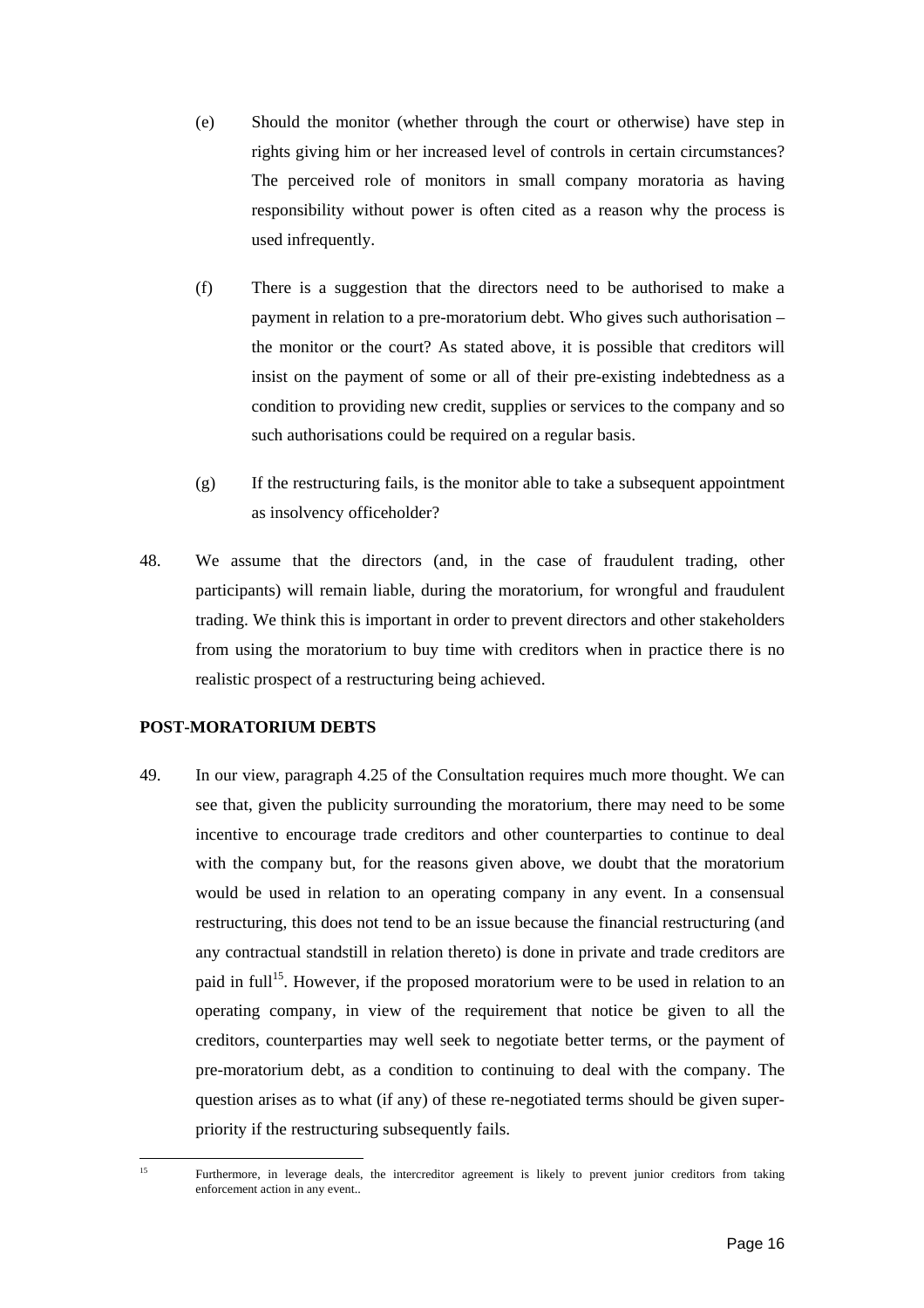- 50. The Consultation also refers to new funding that has been advanced during the moratorium period. The most likely source of this new funding is the existing lenders who may seek to roll-up their existing facilities into any new lending. Again the question arises as to how "new lending" is to be defined for the purposes of any super-priority provisions. Would any restrictions in existing credit or security agreements restricting new lending on a priority basis be disapplied? Would there be any cap on the amount which could be borrowed, or any restriction on its uses? If not, there could be a serious erosion of the rights of existing floating charge creditors and concerns in this regard could have an adverse impact on the cost of credit.
- 51. Questions also arise in relation to statutory or contractual debts that arise during the moratorium period but by virtue of arrangements that existed prior to the moratorium. Consideration should be given, in particular, to the following payments or obligations accruing during the moratorium period: interest payments accruing to secured and unsecured creditors; rental payments; rates; taxes; obligations arising in relation to contribution notices and financial support directions issued during the moratorium period; redundancy and unfair dismissal costs as a result of any downsizing during the moratorium period; judgment debts; and close-out amounts.
- 52. Furthermore, the Consultation suggests that these debts would only have priority status if the moratorium comes to an end prematurely. Not only might this incentivise certain counterparties to seek to stall any restructuring negotiations but it also leads to some uncertainty as to how these debts will be dealt with by the company. Furthermore, it would be important to ensure that, if the moratorium failed, the superpriority debts would not prevent the costs of any necessary insolvency process being met.

#### **OTHER ISSUES**

#### **Set-off**

- 53. The restructuring moratorium would not prevent the exercise of "self-help" set-off rights (such as contractual or equitable rights of set-off). However, there is a suggestion (at paragraph 4.25 of the Consultation) that, if a restructuring failed and the company went into liquidation or administration, the effective date for set-off would be the date of entry into the restructuring moratorium.
- 54. It is not clear whether paragraph 4.25 is proposing that a self-executing, mandatory set-off rule (equivalent to that in Rule 4.90 or Rule 2.85 of the Insolvency Rules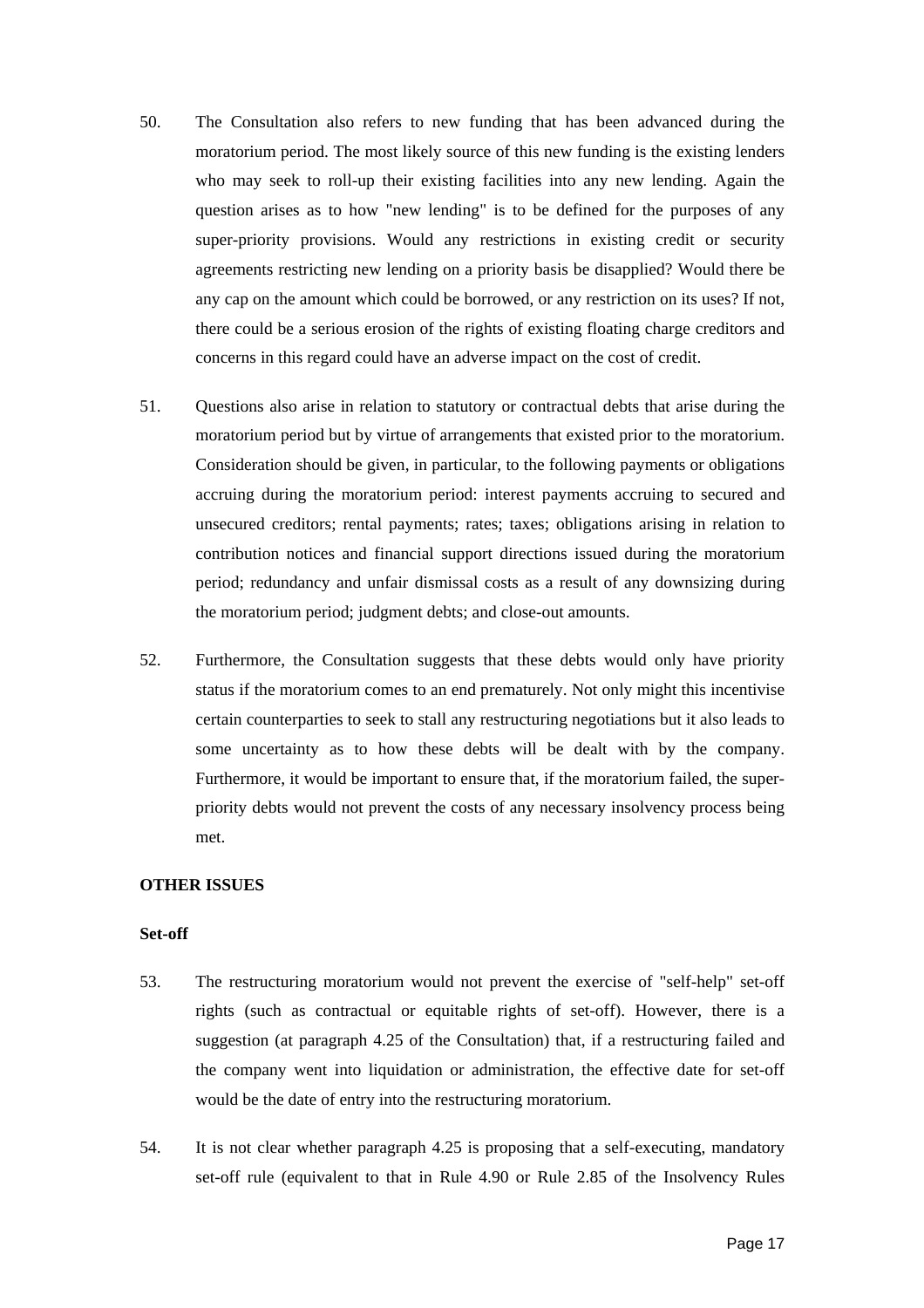1986) would come into play on the date of the moratorium or whether the date of the moratorium would be used as the cut-off date (after which claims incurred or acquired by the solvent counterparty, or incurred by the insolvent counterparty, could no longer be included in the account for set-off purposes) if either Rule 4.90 or Rule 2.85 subsequently came into play. Either proposal would be problematic:

- (a) If it is being proposed that the moratorium would trigger a self-executing, mandatory set-off rule, this could prevent any restructuring of the company as it would cause the hedging agreements to close out and any running accounts to be crystallised. It was precisely for these reasons that the original draft of Rule 2.85 was amended so that it did not come into play immediately upon the commencement of an administration but only if, subsequently, an administrator decides that rescue is not possible and instead that the administration is to become a distributing one.
- (b) If instead it is being proposed that the cut-off date should be back-dated to the date of the moratorium in the event that either Rule 4.90 or Rule 2.85 comes into play, this will create a significant period of uncertainty during which it will not be clear to counterparties what set-off regime will apply. This could encourage counterparties (and in particular derivative counterparties) to close out through fear that they may lose their set-off rights if they do not do so.
- 55. We are aware that the FMLC is looking at these issues in relation to administration set-off and so we would encourage the Insolvency Service to look closely at these proposals in light of the FMLC's comments.

#### **18 October 2010**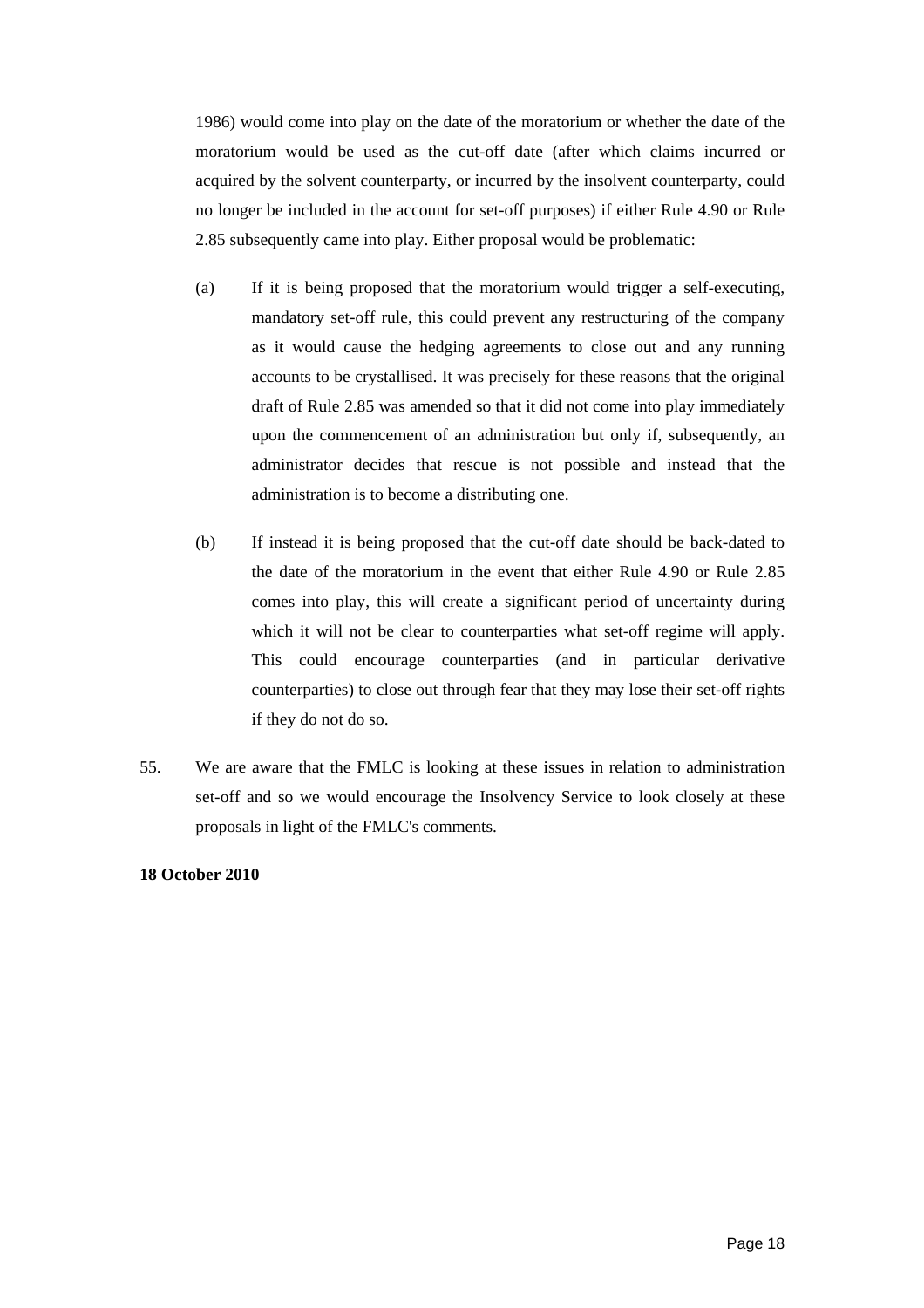### **Appendix**

**Question 1: Do you agree with the expected costs and benefits of the proposals, as set out in the Impact Assessment? Are there other benefits or costs that you believe should also be considered?** 

We consider that the assumptions regarding the number of companies that would take advantage of the new moratoria proposals are probably about right (see paragraph 10 above). The cost / benefit analysis is based on the assumption, however, that the proposals will lead to a reduction in time needed for restructuring and we query why this should be the case (see paragraphs 45 and 46 above).

In relation to the fees cited for preparing an initial report to court, this will depend on the contents of any such report. If this takes on a similar status to the old Rule 2.2 Report in an administration, the fees could be considerably more than the top end of £50,000 suggested in the Impact Assessment, particularly in a complex case. Likewise, the professional fees for a monitor will depend on what this role involves (see paragraph 47 above) but we suspect the fees may be more than the top end of £150,000 suggested in the Impact Assessment.

In terms of other costs, the moratorium will need to be dealt with in "industry" legal opinions (such as those relating to the ISDA Master Agreement) and in legal opinions given to rating agencies and regulators in structured finance transactions and therefore counterparties to these types of transaction will need to bear these legal costs.

**Question 2: Do you agree that in order to help safeguard creditors' rights, a company should not be eligible for a moratorium if there is an outstanding petition for windingup, unless it has a statutory compromise proposal (a scheme of arrangement or CVA) that it is ready to put to creditors?** 

We have concerns about this eligibility criteria – see paragraphs 31 to 32 above.

**Question 3: At the pre-proposal stage, do you agree that the two proposed qualifying conditions provide the right balance in ensuring that a moratorium is only available to companies where the core business is viable but there is nevertheless a need to restructure their debts?** 

In general terms, we consider that these two conditions strike the right balance but please see paragraphs 33 to 39 above for areas in which we would like further clarification.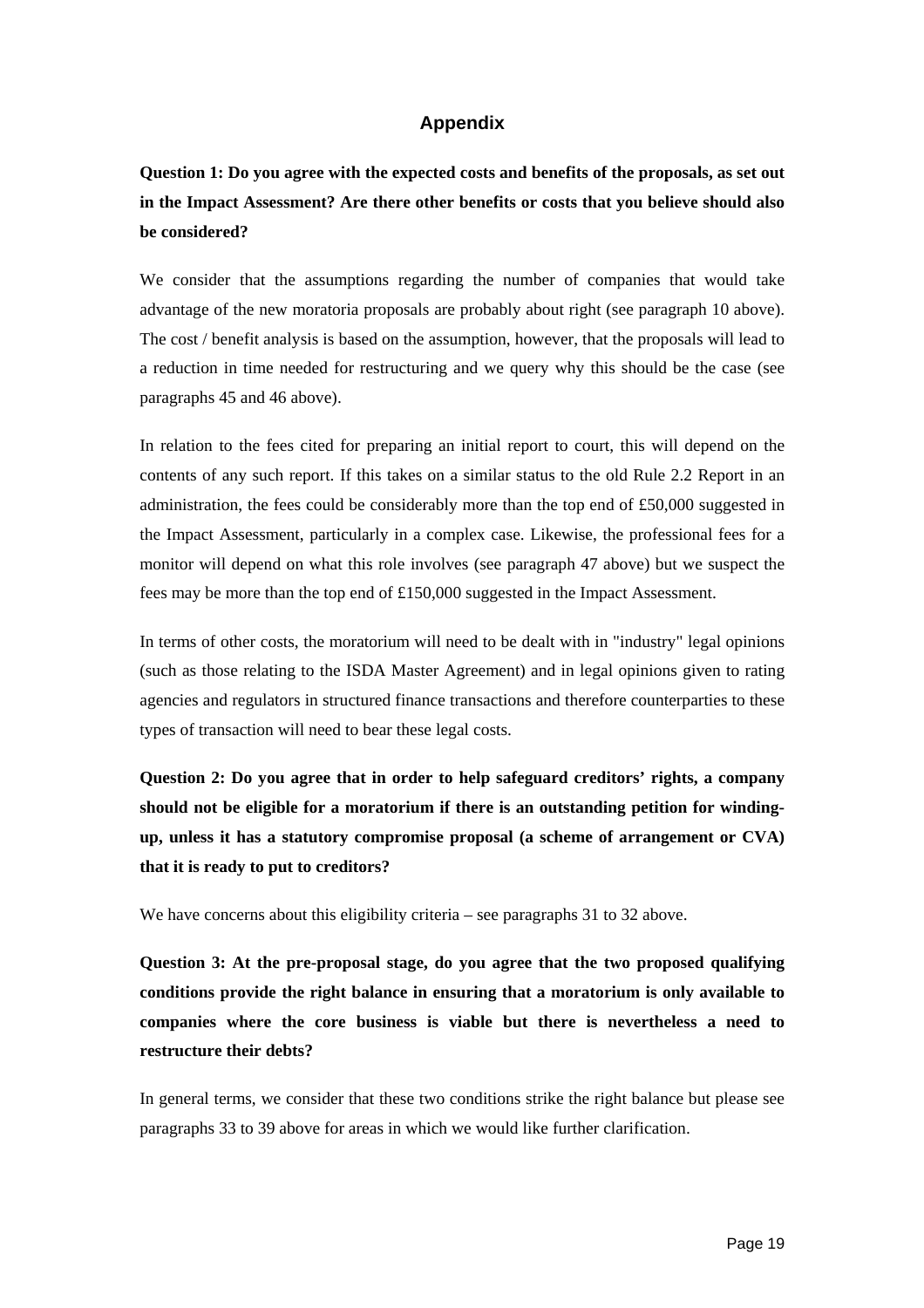**Question 4: Where the company has a proposal for a CVA or Scheme of Arrangement and wishes to apply for a moratorium (or extend the existing moratorium), do you agree that provided the existing statutory conditions are met, the only additional qualifying condition that should apply is that the company is likely to have sufficient funds to carry on its business?** 

This makes sense in relation to a proposal for a CVA where there is an existing statutory test that the CVA proposal has a reasonable prospect of being approved and implemented. In relation to a scheme of arrangement, there is no such existing statutory test and so the position is somewhat different. This could either be dealt with by requiring the court to consider, at the first hearing convening the meetings of creditors and/or members, whether there is a reasonable prospect of the scheme being approved or (if this is not clear at the time of the first court hearing) by requiring that both of the qualifying conditions referred to in paragraphs 3.16 and 3.17 should continue to be met while the scheme proposals are being put together and considered by creditors and/or members.

## **Question 5: Do you agree that any extension of the moratorium during the period while a compromise proposal is still being negotiated should require a further court hearing?**

No. For the reasons given in paragraph 43 above, we consider that an extension will be required in a large number of cases and so, in order to avoid the costs of a second hearing, we would propose that an extension should be automatic unless opposed by a prescribed percentage of creditors.

## **Question 6: We would welcome views on whether an additional court hearing should be required for the extension of a moratorium to cover the formal approval of a CVA proposal.**

We do not consider that a court hearing should be necessary provided the qualifying conditions remain satisfied.

**Question 7: Do you agree that the proposed role of the monitor, together with the rights of creditors and the obligations on the directors, strikes the right balance in safeguarding the interests of creditors and deterring abuse, without imposing disproportionate costs or impeding the objectives of the moratorium?** 

See paragraph 47 above for the further detail we should like regarding the role of the monitor. In general, we consider that a limited role (i.e. ensuring that the qualifying conditions remain satisfied) is appropriate provided that the monitor is protected from liability in circumstances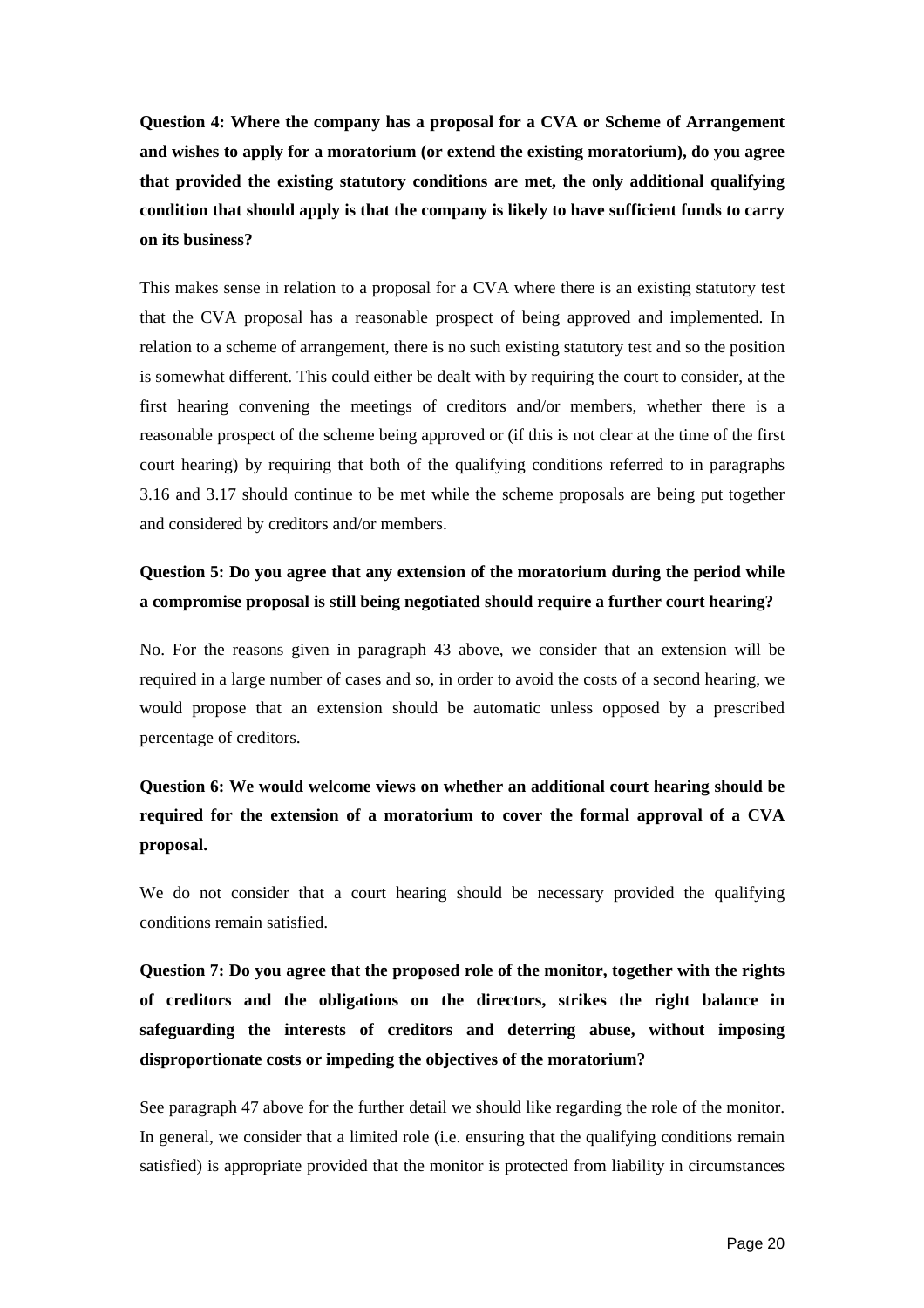where he or she acts in good faith. We consider that a prescribed percentage of secured creditors should be required to approve the moratorium and consideration should be given to whether a qualifying floating charge-holder should have a right of veto.

**Question 8: Do you agree with the proposals for treatment of moratorium debts in a subsequent CVA, and in any distribution undertaken in an administration or liquidation that immediately follows a moratorium?** 

We have concerns about these provisions as currently drafted. Please see paragraphs 49 to 52 for further details.

© CITY OF LONDON LAW SOCIETY 2010.

All rights reserved. This paper has been prepared as part of a consultation process. Its contents should not be taken as legal advice in relation to a particular situation or transaction.